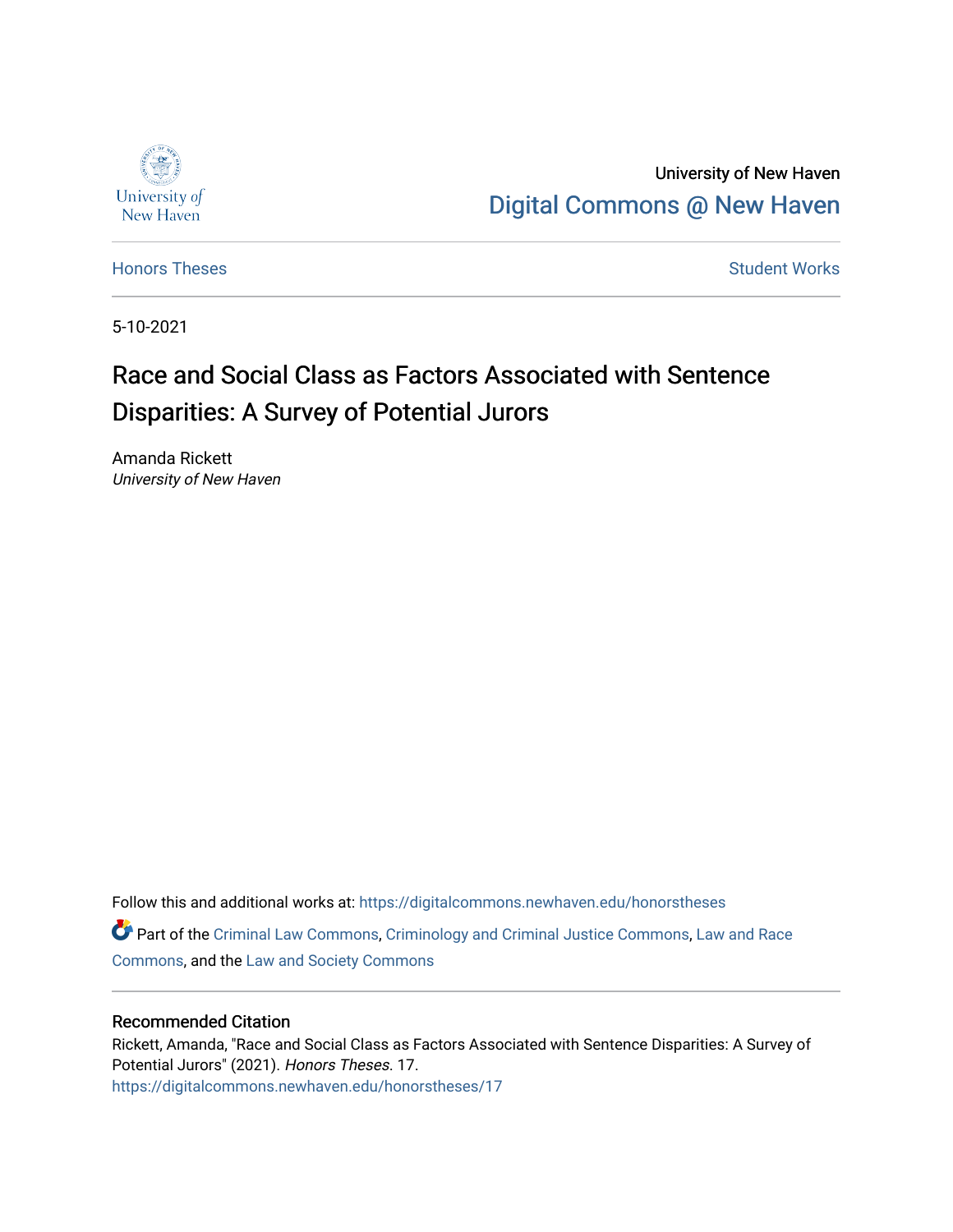## University of New Haven Honors Program

## **2020-2021 Honors Thesis**

# Race and Social Class as Factors Associated with Sentence Disparities: A Survey of Potential Jurors

## Amanda Rickett

A thesis presented in partial fulfillment of the requirements of the Undergraduate Honors Program at the University of New Haven.

| Student:                 | Amanda Rickett<br>(Signature)       |
|--------------------------|-------------------------------------|
| Thesis Advisor:          | Maria Tcherni-Buzzeo<br>(Signature) |
| Department Chair:        | David L. Myers<br>(Signature)       |
| Honors Program Director: | (Signature)                         |

5/10/2021 Date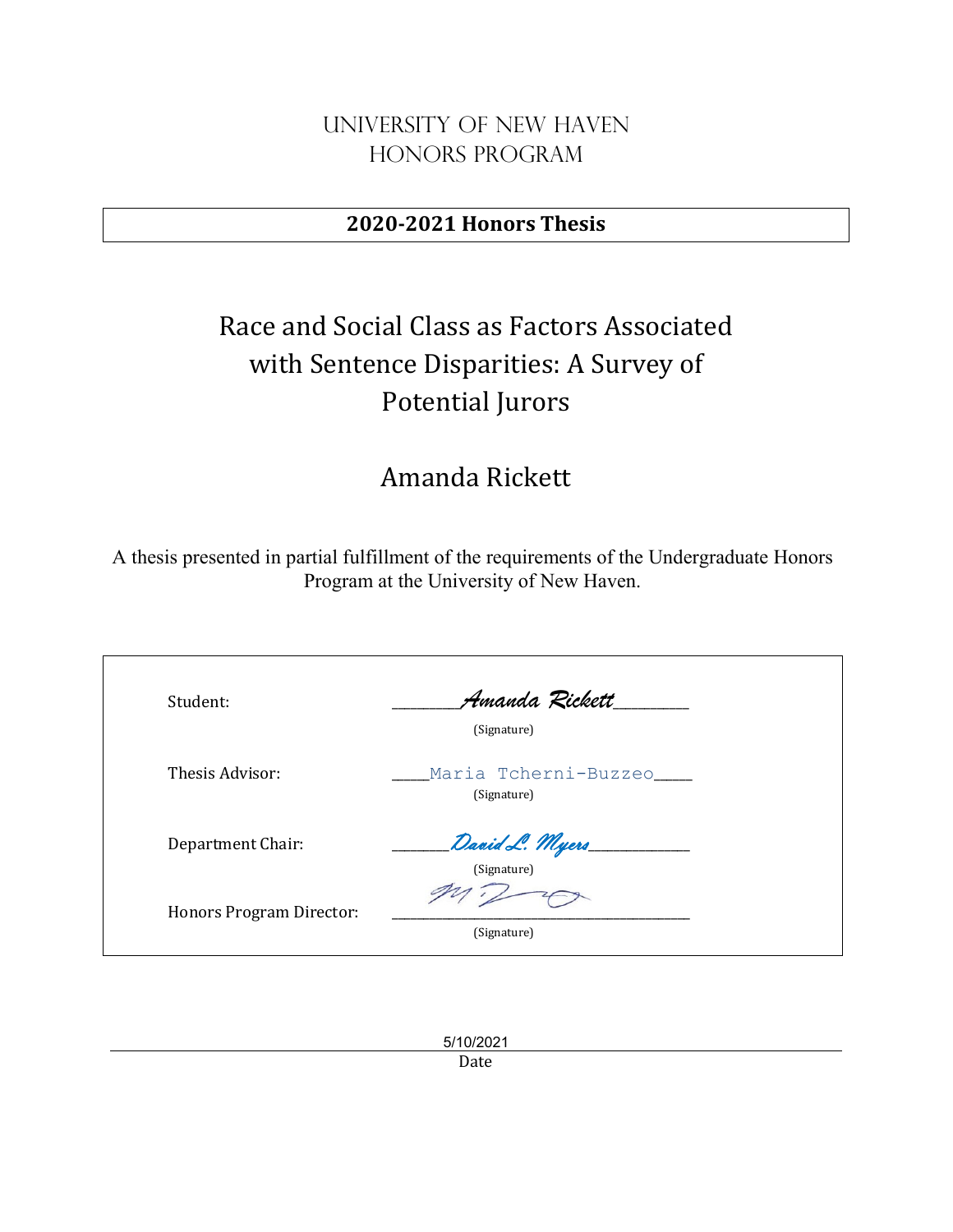## UNIVERSITY OF NEW HAVEN

## RACE AND SOCIAL CLASS AS FACTORS

## ASSOCIATED WITH SENTENCE DISPARITIES:

## A SURVEY OF POTENTIAL JURORS

By:

## AMANDA G. RICKETT

## A THESIS

submitted in partial fulfillment of

the requirements for

the Honors Program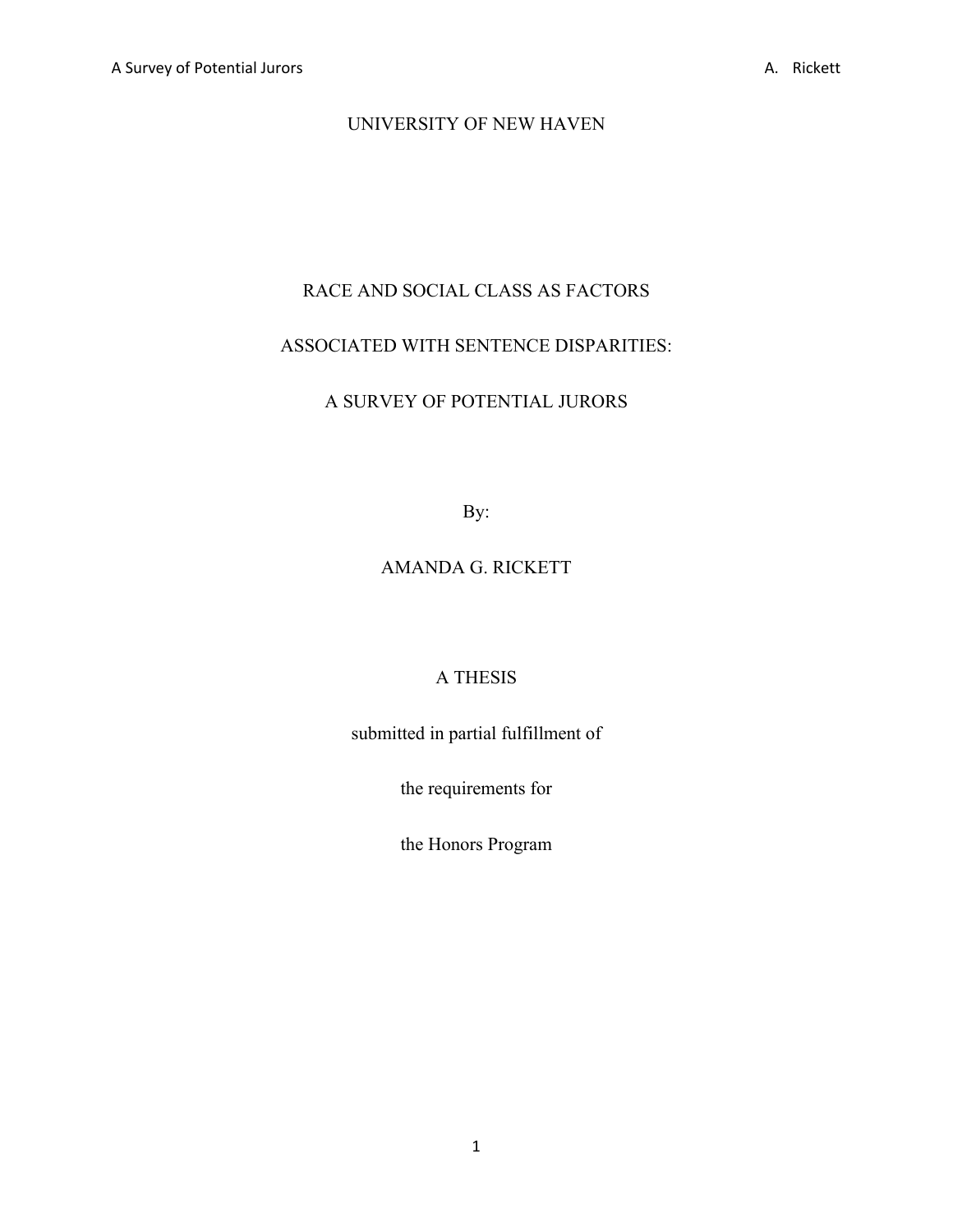## RACE AND SOCIAL CLASS AS FACTORS

## ASSOCIATED WITH SENTENCE DISPARITIES:

## A SURVEY OF POTENTIAL JURORS

APPROVED BY

Martia Theshi Buzzo

[Dr. Maria Tcherni-Buzzeo]

David L. Myers

[Dr. David Myers]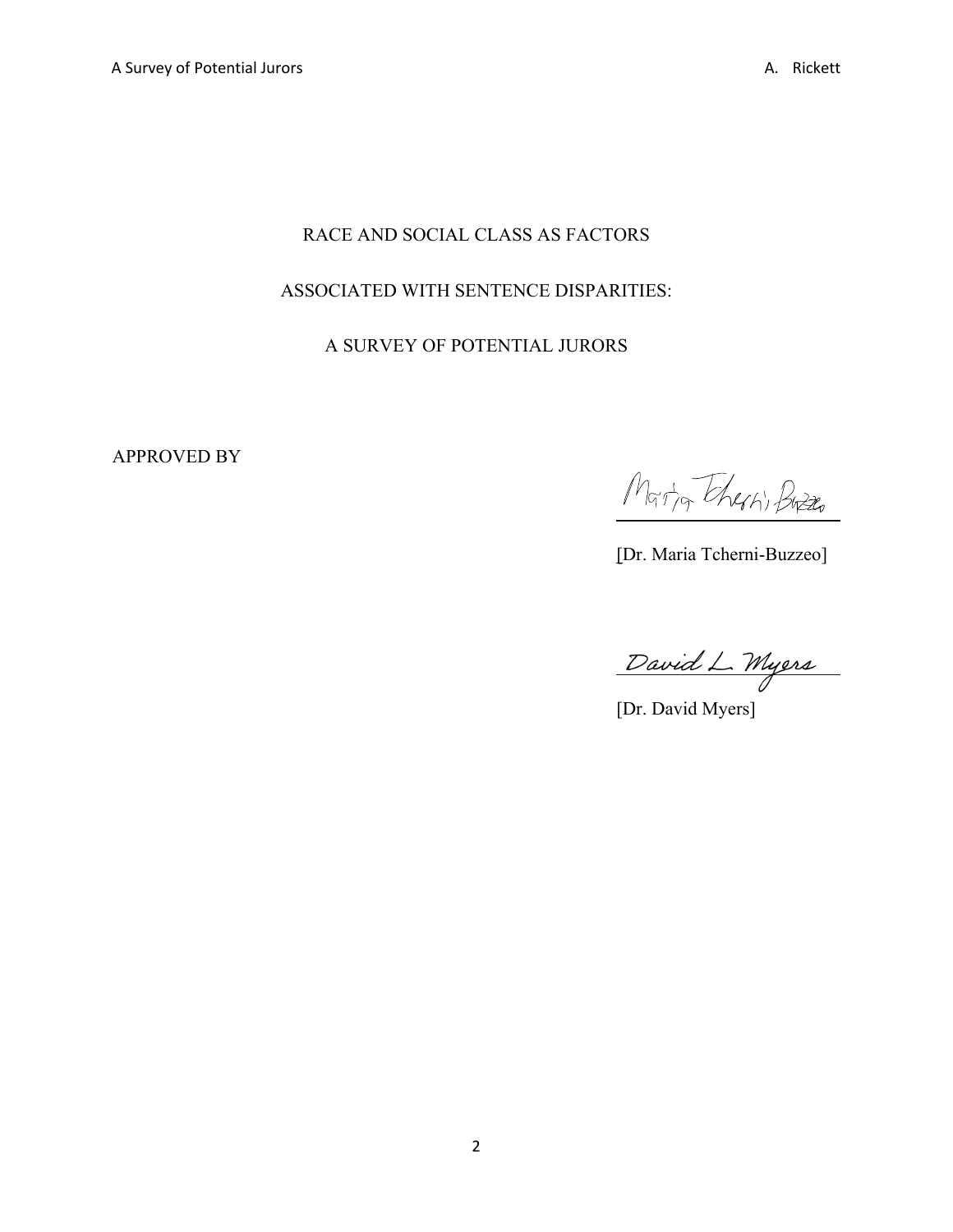#### **ACKNOWLEDGEMENT**

My greatest gratitude goes to my thesis advisor, Maria Tcherni-Buzzeo. I would not have been able to complete my research without her expertise and guidance.

I also want to thank my academic advisor, Martin O'Conor, my professor, Michael Clark. Additionally, I would like to express my gratitude for Lynn DeRobertis and Patrick Veronneau. They guided me throughout my college years and vouched for me countless times. Furthermore, they pushed me to go above and beyond, while keeping an open mind.

Finally, I would like to thank my family, friends, and boyfriend for giving me countless support, pushing me to finish strong. They accepted my heart for equal justice and encouraged me to put that into my research.

Thank you all! Every single one of you impacted my research and academic success in one way or another.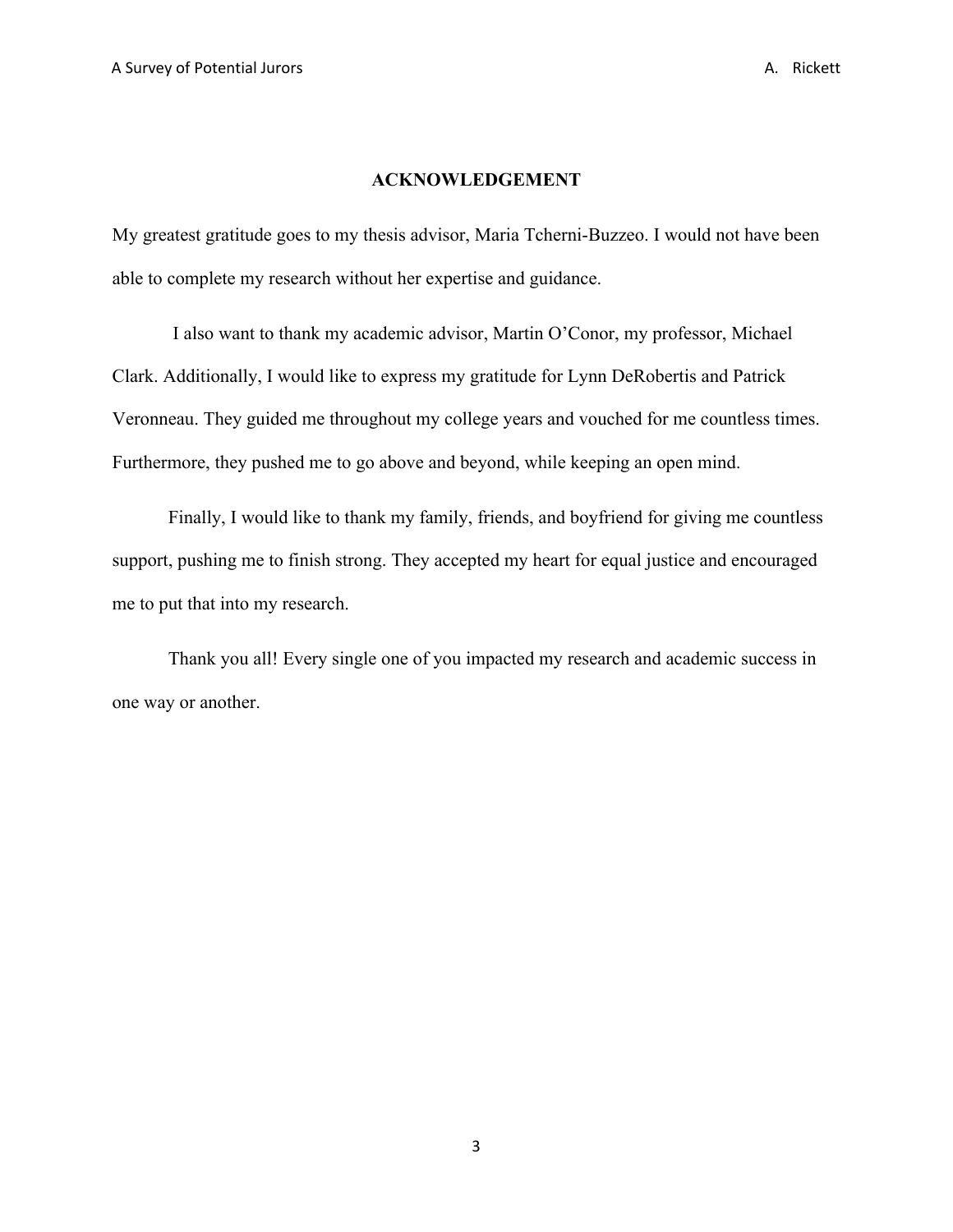## **DEDICATION**

To my parents, Jeffrey and Valerie

Thank you for giving me unconditional support and believing in me.

I would not be the person I am today without you.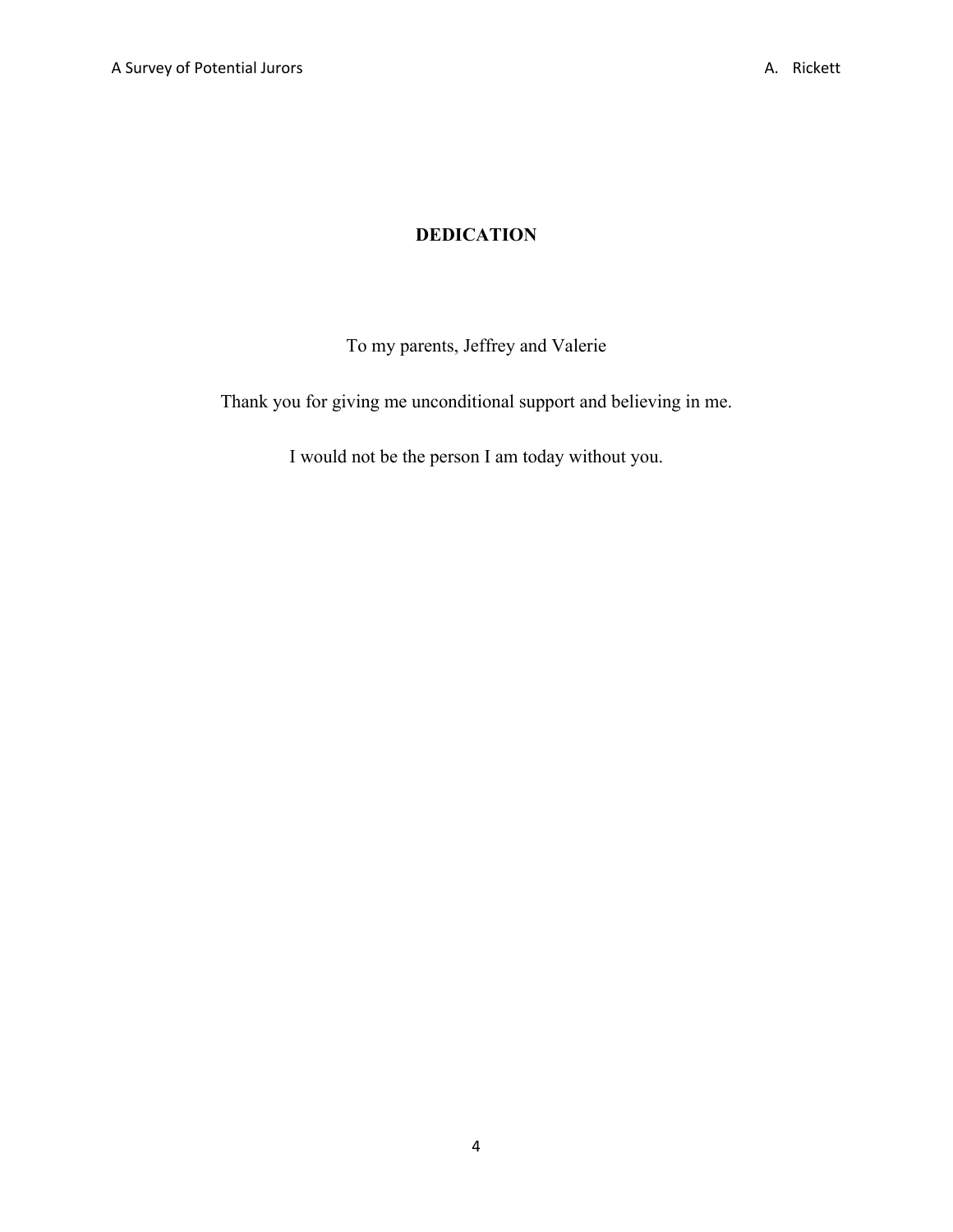## **Table of Contents**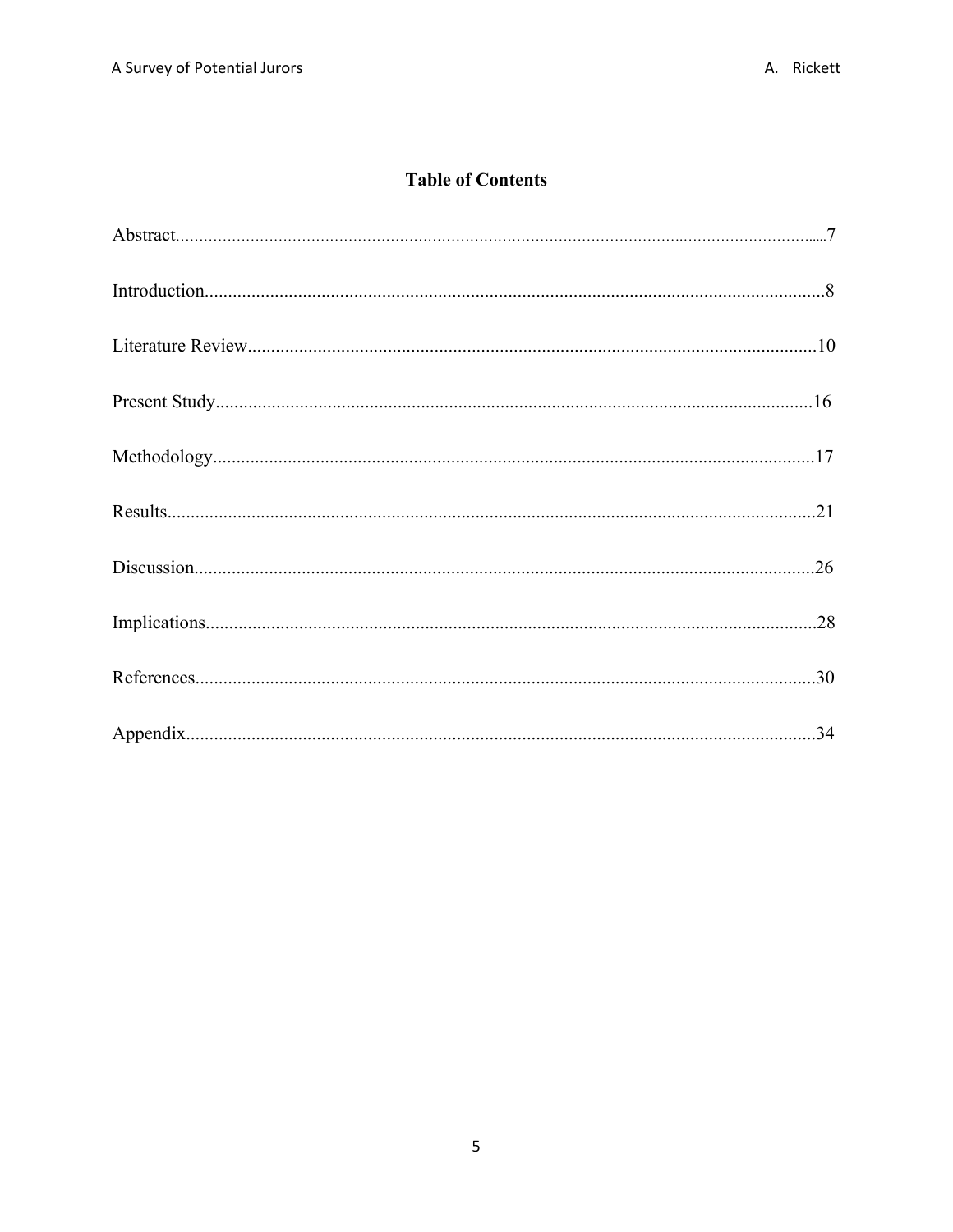#### **List of Tables**

Table 1. Survey Participants

Table 2. Race and Socioeconomic Status of the Defendant in Relation to Perceived Dangerousness and Suggested Sentence Length

Table 3. Race and Perceived Level of Dangerousness: t test of statistical significance of the difference between the means

Table 4. Socioeconomic Status and Perceived Level of Dangerousness: t test of statistical significance of the difference between the means

Table 5. Perceptions of the Defendant Based on Race and Socioeconomic Status

#### **List of Figures**

Figure 1. Perceived Innocence by Perceived Dangerousness, by race and SES.

Figure 2. Perceived Dangerousness by Recommended Sentence Length

Figure 3. Association of Race, Socioeconomic Status, and Perceived Level of Dangerousness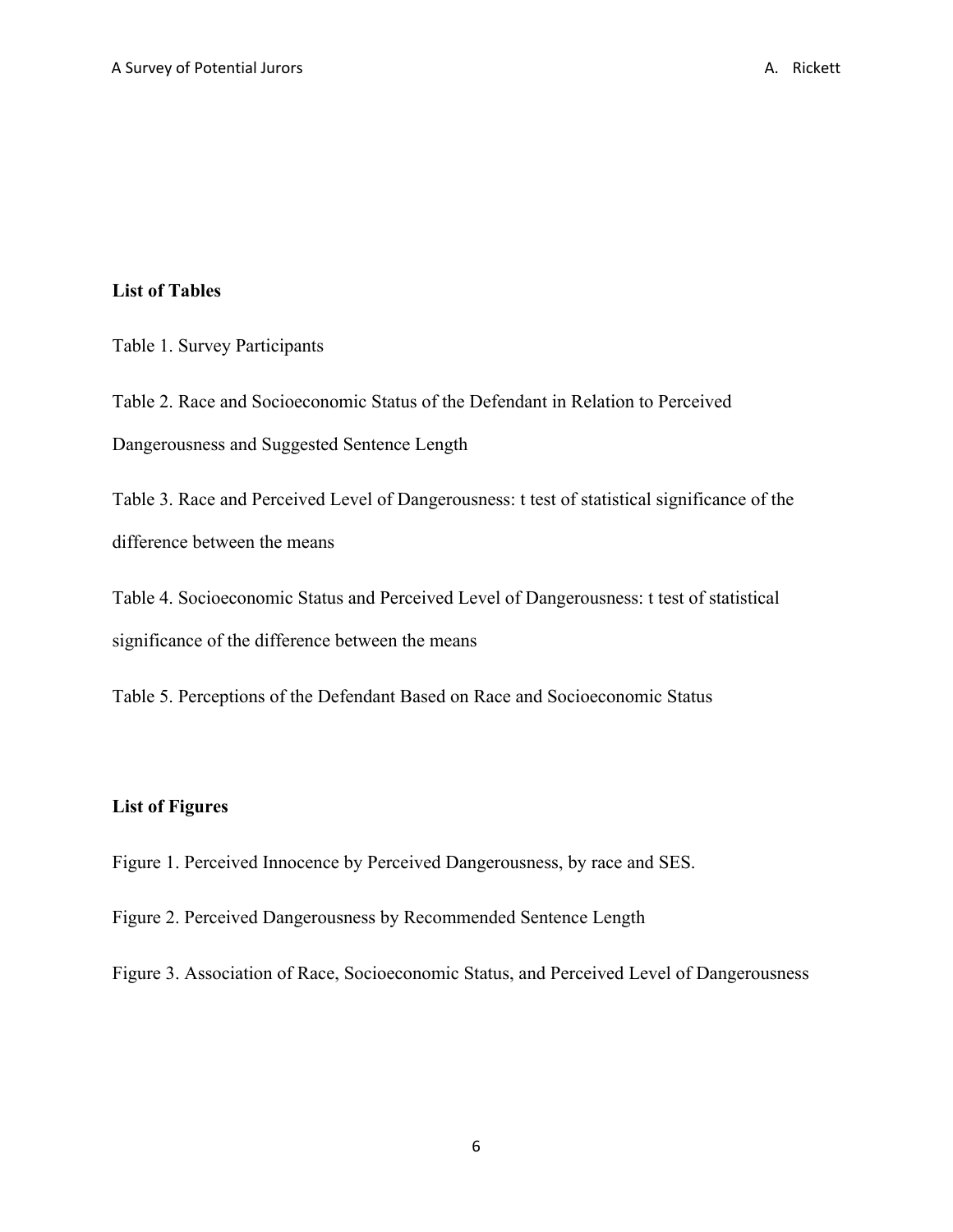#### **Abstract**

Prior research has found that bias, along with other extralegal factors, leads to the sentencing disparities in the criminal justice system throughout the United States. The criminal justice system has implemented reforms to address these disparities. Furthering research on this issue, I analyze previous studies that tried to determine the effects of bias on the decisions made by judges and juries. Most importantly, the present study aimed to determine the effects of race and socioeconomic class of the defendant on the decisions on potential jurors using a vignettebased survey with randomized assignment. The results suggest that the potential jurors' decisions regarding the level of dangerousness, guilt or innocence of the defendant, and recommended sentence are indeed impacted by the race and socioeconomic status of the defendant. The study results demonstrate that extralegal factors influence potential jurors' decisions, inducing disparity. This indicates the need for more reform, specifically, more bias education and training.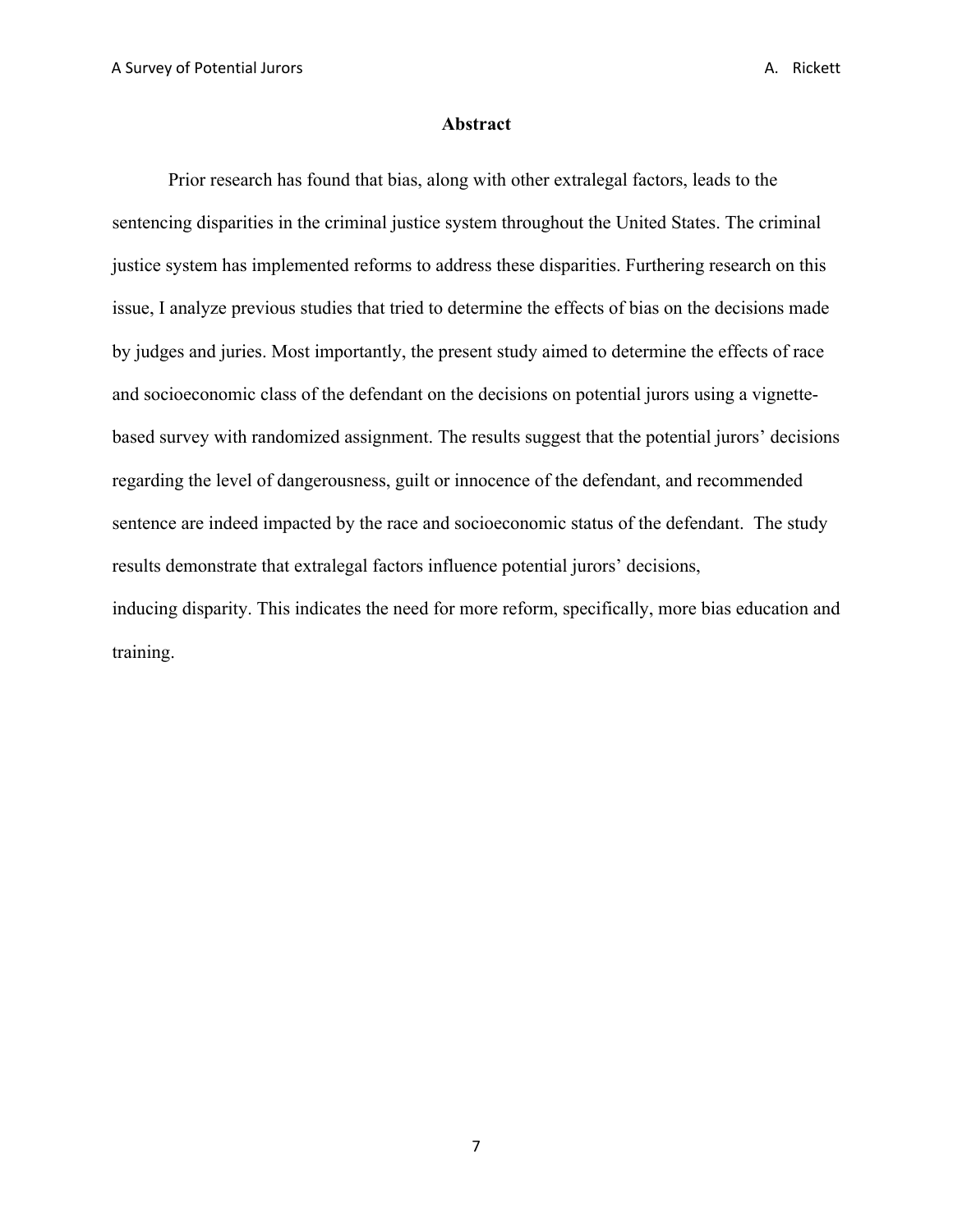#### **Introduction**

The role of jurors in the criminal justice system is important. They ensure that the rights and liberty of the defendants are protected by deciding whether the defendant is innocent or guilty based on the evidence presented. However, jurors' personal biases can cloud their judgement on the innocence or guilt of the defendant in question. Jurors seldomly question whether they have carried themselves with what Edmund Burke referred to as the "cold neutrality of an impartial judge" (Nugent, 1994). Federal judges have imposed sentences that are 12% longer for people of color compared to white defendants for similar offenses (Rachlinski, 2009). Additionally, the United States is the world "leader" with 2.1 million of incarcerated people, which has increased more than 500% in the last thirty years. African Americans make up 35% of the people incarcerated in state and federal prisons (Johnson, 2011). This figure is almost three times higher than the proportion of African Americans in the population (13% according to the last census count, as stated in Johnson, 2011), which clearly indicates the disparity.

Juries tend to be the deciding factor in most trials. It is the goal of *voir dire* to assemble an unbiased panel of jurors, producing an unbiased decision. However, research has made it clear that extralegal factors influence jurors, along with the evidence presented in court (Anderson & Kling & Stith, 1999; Atkins &Alpert & Ziller, 1980; Freiburger, 2009; Levinson & Bennett & Hioki, 2017; Maeder & Yamamoto, 2019; Nugent,1994; Rodriguez & Agtarap & Boals & Kearns & Bedford 2019). Defendants are not receiving a true chance at justice if extralegal variables are distorting the perceived image of the defendant.

Jurors are supposed to be objective and impartial to their individual opinions about a defendant; however, research shows the opposite: characterizing a defendant by their low socioeconomic status and non-white race leads to the jury's harsher sentence (Freiburger, 2009;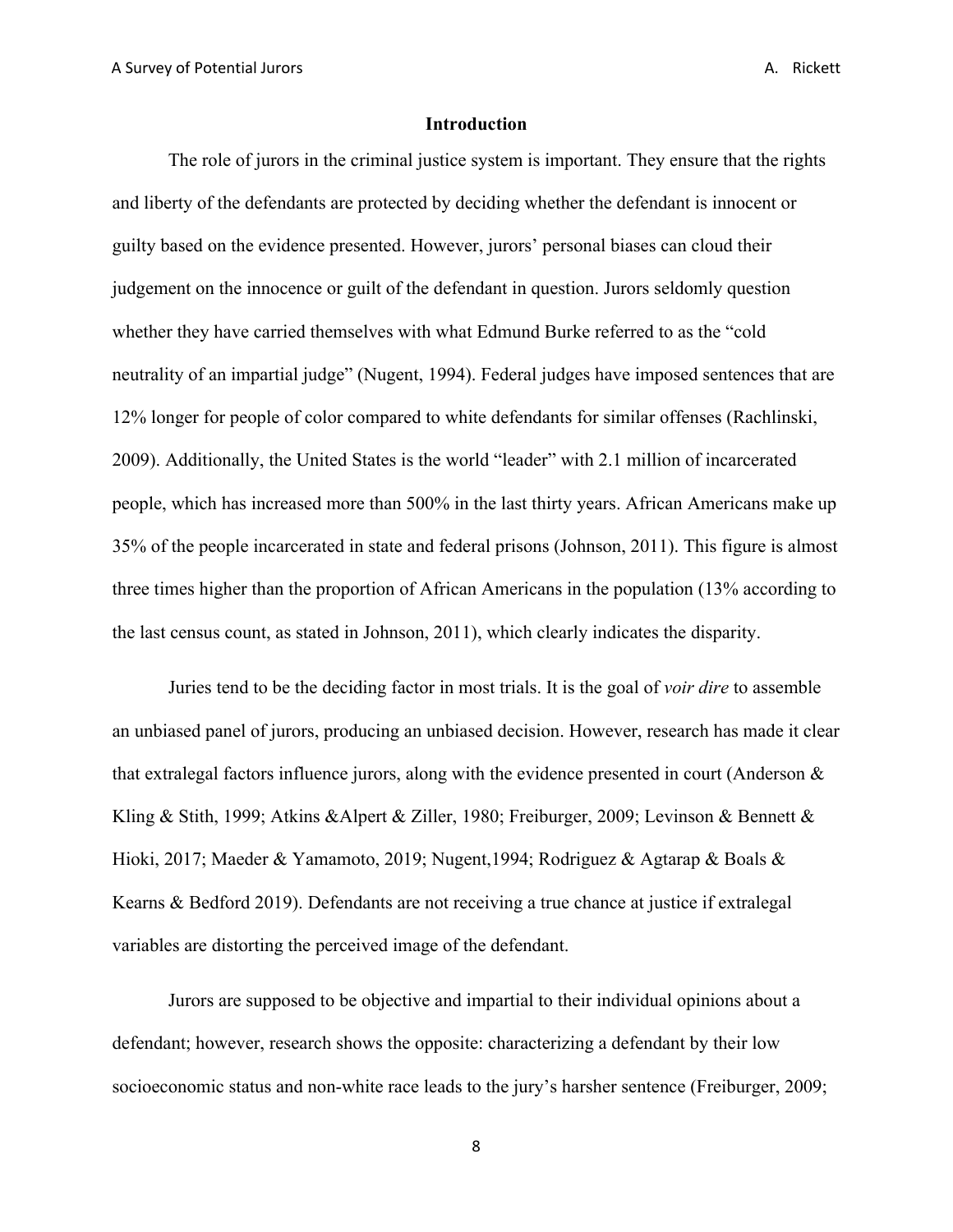Singh, & Sprott, 2017). At the same time, there are studies that show defendants of a non-white race receive more lenient sentences (Maeder, & Yamamoto, 2019). The current study clarifies this conflicting research and answers the following research question: Do race and low socioeconomic status of the defendant cause jurors to perceive the defendant as more dangerous and guilty, resulting in harsher punishments?

The current study assesses two important sources of bias among potential jurors: race and social class. For this purpose, a survey has been designed and administered to students to examine how these factors are associated with disparities in sentencing. The students, asked to put themselves into the position of jurors, are given one of four case vignettes (2 race options by 2 socioeconomic status levels, with the rest of the case information identical for all 4 vignettes) and asked to assess the threat level and guilt or innocense of the defendant and determine the sentencing length appropriate for the defendant. Following the collection of survey responses, the respondents' ratings of the defendant's dangerousness, guilt/innocence, and the average recommended sentence length are compared in relationship to the defendant's race and socioeconomic status.

The survey produced some expected results, as well as some surprising ones. Race and socioeconomic status were found to be influential factors in jurors' decisions. However, the socioeconomic status seemed to have a greater influence for black than for white defendants. Moreover, the influence of race depended on the socioeconomic status.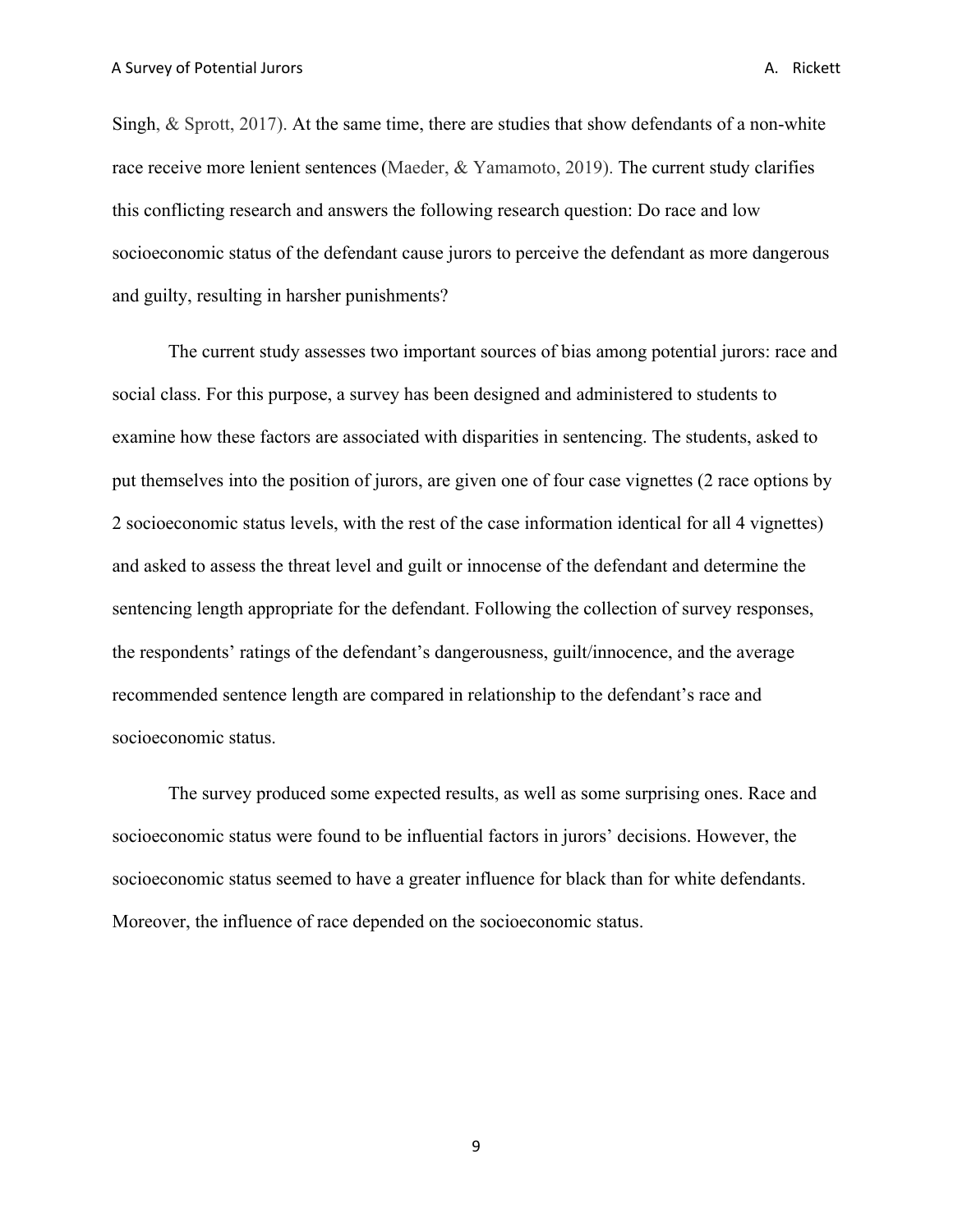#### **Literature Review**

A theoretical correlation between perceptions and judicial decisions has been hypothesized by several authors. Jerome Frank's judicial hunch theory (as described in Capurso, 1998) provides an explanation of the judges' decisions being based on a perspicacious flash (a hunch) instead of analysis of fact and law. A similar idea can be found in Richard Posner's theory (Shepherd, 2006). This theory states that discrimination due to broad discretion enables judges to base a penalty on characteristics of the defendants (as described in Shepherd, 2006). Lastly, Glendon Shubert's attitude theory suggests that judicial decision making is related to personality-based characteristics (as described in Atkins, 1980).

There are several past empirical studies that analyze explanatory factors for judicial disparities in decision making. Austin and Williams (1977) analyzed judges' decisions in simulated legal cases. Their study used the survey method, providing 47 Virginian judges with a survey of four cases to sentence, concluding there was an agreement on verdict but variance in the choice of sentencing mode and the magnitude of penalty within some modes (Austin, 1997). Another study by Englich and Mussweiller (2001) involved the distribution of a questionnaire given to judges. It found that even with more than fifteen years of judicial experience, sentence decisions are influenced by what they judge to be an irrelevant sentencing demand (Englich & Mussweiller, 2001). Furthermore, sentencing decisions correlate with the sentence demanded by the prosecutor, which was independent from the perceived relevance of the demand (Englich & Mussweiller, 2001).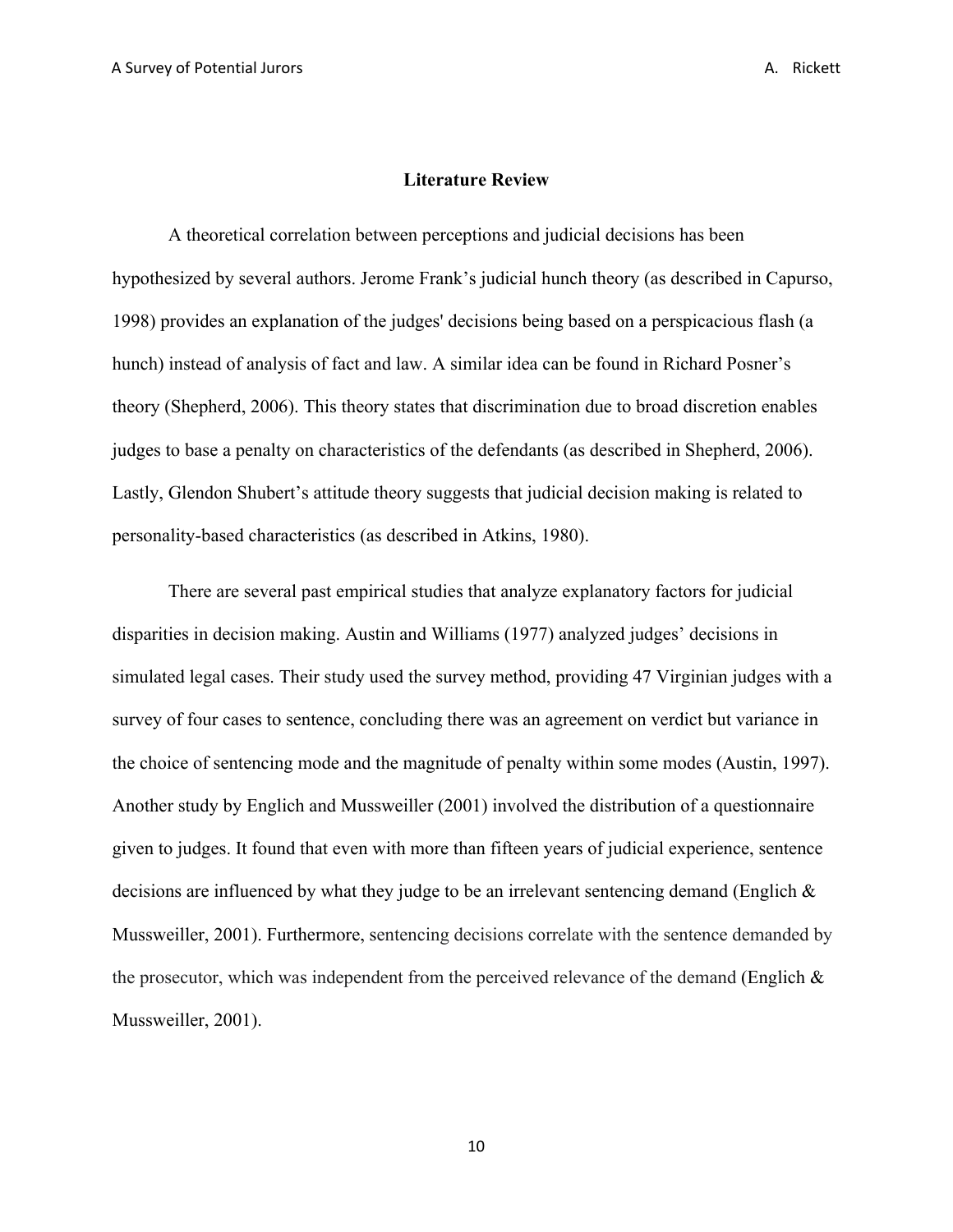Similarly, in 2006, Englich and colleagues conducted another study, providing questionnaires to 23 judges and 19 prosecutors. Their findings indicate that irrelevant sentencing anchors influence sentencing decisions (Englich et al., 2006). For instance, in Study 3 and Study 4 the participants were instructed to roll a dice to ensure the irrelevance of the sentencing demand, dramatically influencing their sentence decisions (Englich et al., 2006). The sentencing demands were irrelevant to the crime committed, yet they still impacted the ultimate decision.

A more recent survey on the public's ideas of judicial decision making was analyzed by Allyson Avant in her honors thesis (Avant, 2020). Avant utilized an anonymous survey to gather the perceptions that Mississippi residents had of the court (Avant, 2020). The survey included demographic questions, including race, education level, and gender, that represented the different people that participated (Avant, 2020). The analysis of responses to these demographic questions, along with the knowledge-based questions, concluded that race was an important factor in perceptions of the judiciary (Avant, 2020).

Another study that utilized the survey method tested biased judicial decisions pertaining to demographics, perception, and psychological characteristics (Rodriguez et al., 2019). 905 participants who acknowledged they had watched the Netflix documentary Making a Murderer were recruited online through a variety of social media platforms (Rodriguez et al., 2019). Most of them deemed the defendants to be innocent; however, there were disparities between the backgrounds of the people selecting innocence versus guilt in characterizing the defendants (Rodriguez et al., 2019). The study found that females gave higher ratings of guilt compared to males. On the other hand, high SES, religious involvement, posttraumatic stress, and negative attitudes toward the judicial system among the respondents were associated with lower ratings of guilt of the defendants (Rodriguez et al., 2019).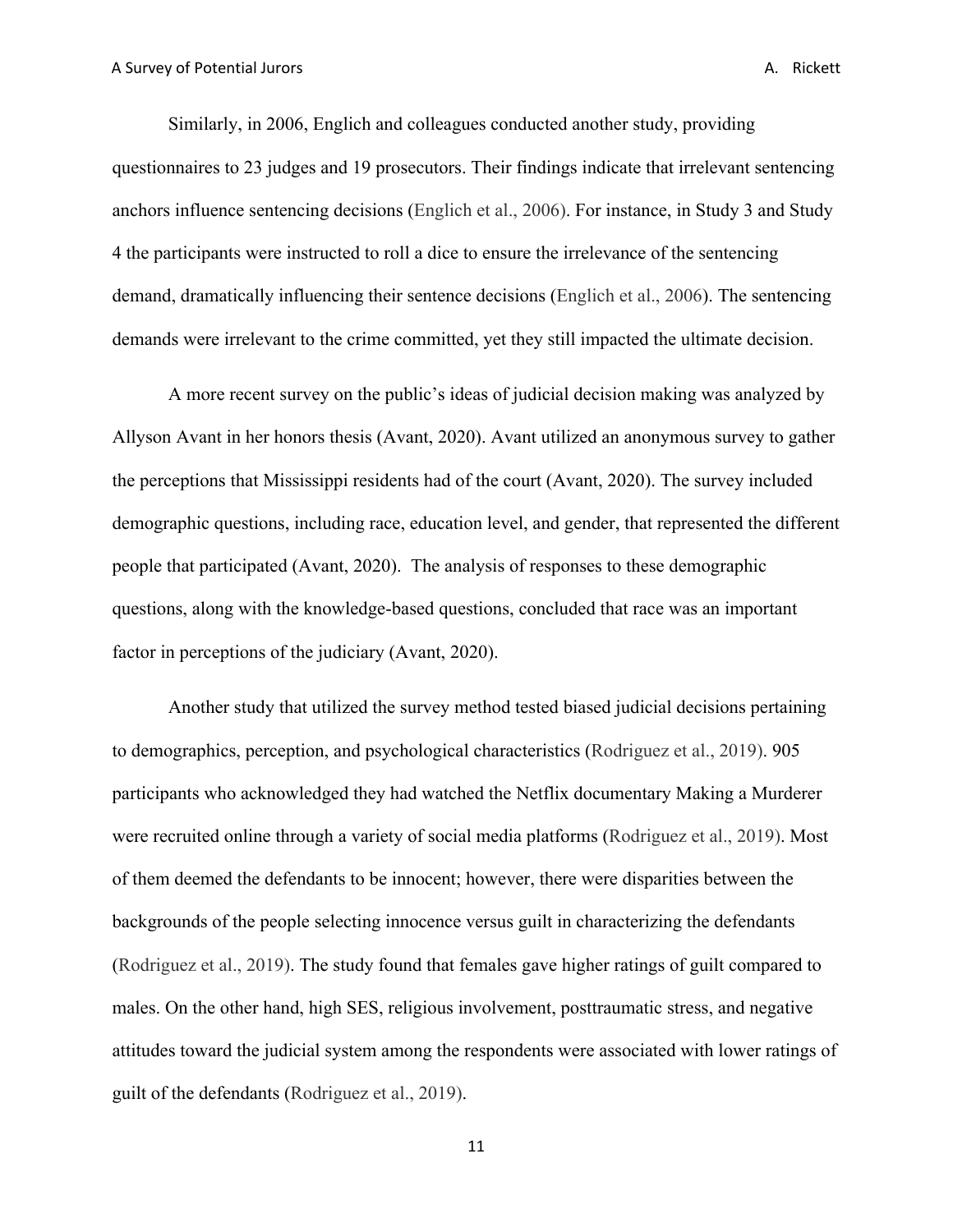Similarly, Freiburger's 2009 survey results indicated that defendants who were depicted as performing caretaker roles had a significantly decreased likelihood of incarceration. The study also examined the effects of race, ethnicity, age, and gender on sentencing decisions (Freiburger, 2009). She retrieved sentencing decisions from the Milwaukee County District Attorney's Office as well as the Wisconsin Circuit Court of defendants who had a current misdemeanor or felony on their record (Freiburger, 2009). Milwaukee County is the most populous counties, consisting of over eight-hundred residents. Further analysis found that the reduction in the likelihood of incarceration for being a caretaker was larger for males than for females (Freiburger, 2009). Examination of the interactions of familial roles with race and gender found that familial roles equally reduced the likelihood of incarceration for black and white females while the situation was different for males: black men experienced a significantly greater decrease in the likelihood of incarceration than white men due to the caretaker role (Freiburger, 2009).

In 2017, Anne-Marie Singh and Jane B. Sprott conducted a similar study to gain a better understanding of the public opinion on sentencing and race. They utilized a convenience sample of adult Canadians and four vignettes to see how race affects sentencing (Singh, & Sprott, 2017). They compared the sentencing decisions of a black and a white defendant in two different scenarios (Singh, & Sprott, 2017). Their results showed that, in the same scenario, the black offender was rated as being significantly more dangerous than the white offender, as well as received a significantly more punitive sentence (Singh,  $\&$  Sprott, 2017). However, the strongest predictor of the sentence appeared to be the level of dangerousness the respondents associated with the offender (Singh, & Sprott, 2017). Hence, perception of dangerousness and endorsing harsh punishments are likely related (Singh, & Sprott, 2017).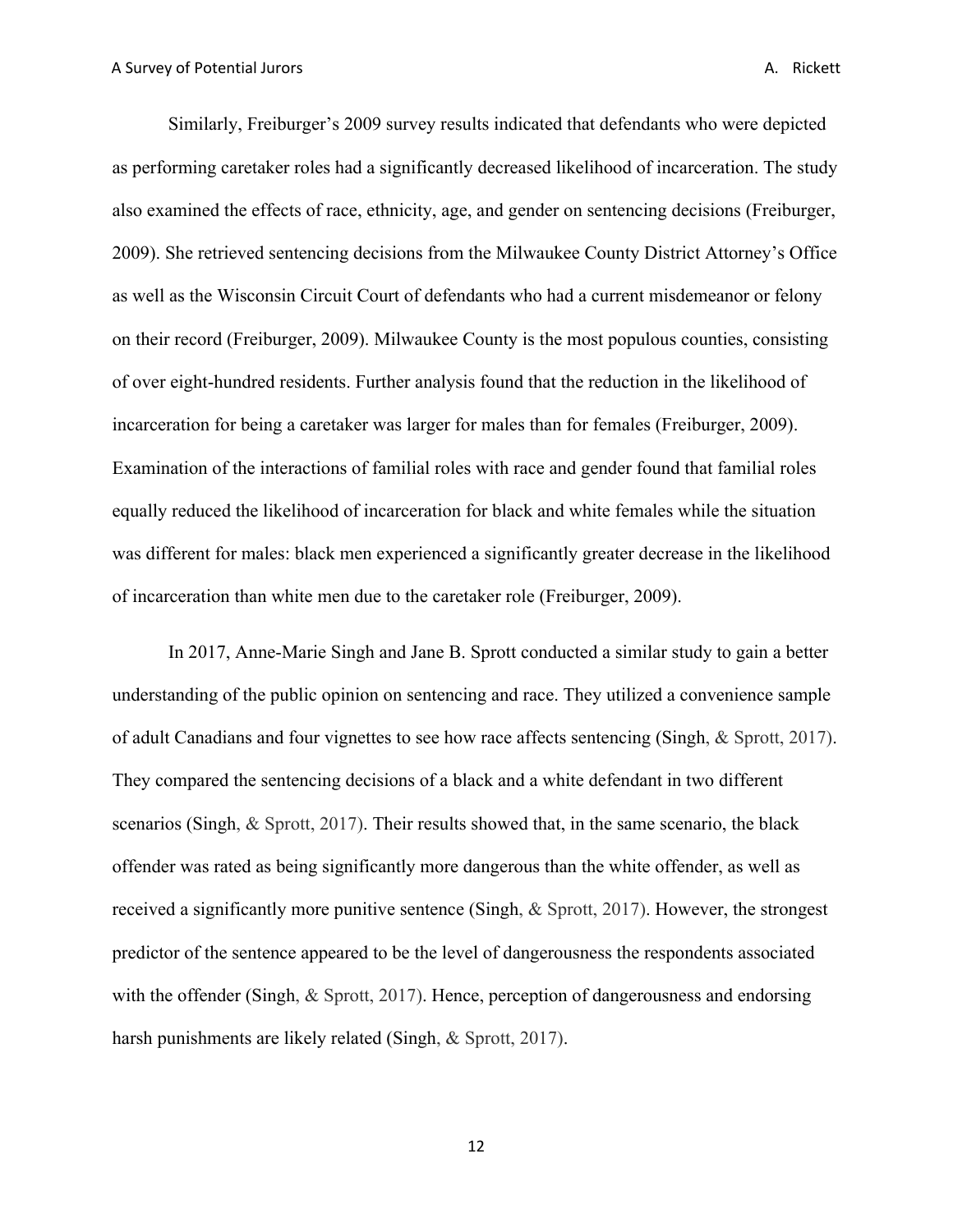Other methods have been implemented as well, such as psychological tests. Levinson, Bennett, and Hioki (2017) administered such tests to 239 judges. They also collected self-reports of bias throughout the study (Levinson et al., 2017). The tests concluded that automatic biases and cognitions influence a broad range of judicial decisions (Levinson et al., 2017). Moreover, the study showed that judges harbored strong-to-moderate negative implicit stereotypes against privileged minorities, such as Asians and Jews, with implied immoral traits (Levinson et al., 2017).

In most cases, bias was found to have a negative effect on judicial decisions, threatening individuals' due process. Additionally, researchers found that judge characteristics also play a role in the disparities. Some judges are found to be liberal while others are conservative, resulting in more focus on rehabilitation or harsher sentences, respectfully (Hofer, 1999). This study also found that prosecutors have the greatest influence on the final guideline sentence given by the judge.

Evelyn Maeder and Susan Yamamoto (2019) performed a similar study; however, they focused on the jury's perspective instead of the judge's perspective. The participants included 90 black, 92 Indigenous, and 94 white mock jurors (Maeder & Yamamoto, 2019). Their responses were compared in order to determine if they would make harsher decisions in trials involving other-race defendants. Their findings contradicted many of the others mentioned above. They found that personal stereotypes that were positive predicted leniency among white jurors judging indigenous defendants (Maeder, & Yamamoto, 2019). Overall, the defendants of color received significantly more lenient punishments as compared to white defendants (Maeder, & Yamamoto, 2019).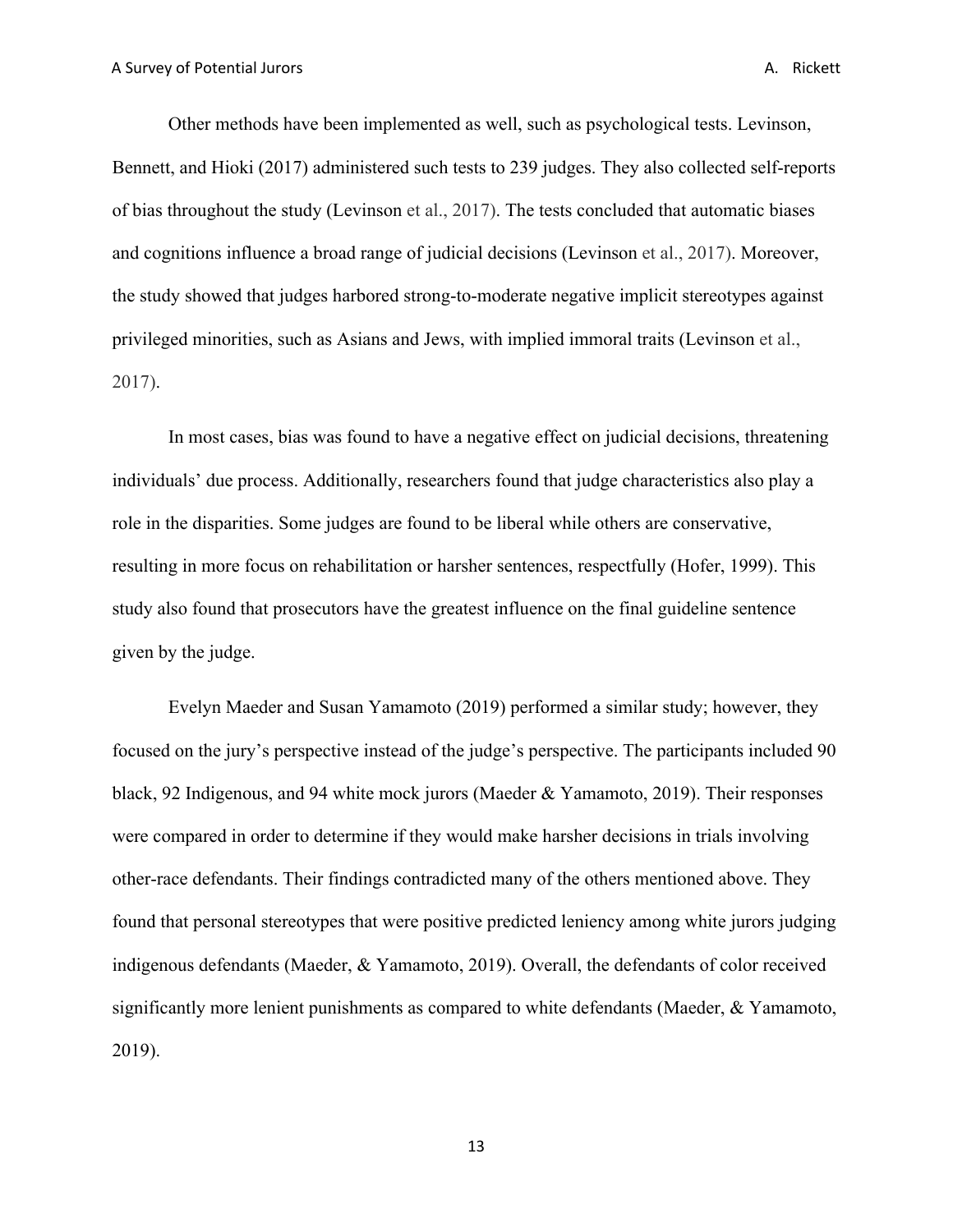In response to the large amount of disparity within judicial decisions, a few solutions have been recommended to lower the disparities. One recommendation is sentencing guidelines. Comparing the effects on sentencing disparity, researchers found a difference between the decisions of judges with sentencing guidelines and of judges without sentencing guidelines (Anderson, 1999). Accordingly, this study focused on the difference between judges within a time period, specifically the mean of prison sentences for each judge relative to the mean level of prison sentence length in the district. In this study, randomly assigned cases were compared, along with their average sentencing outcomes, to test inter-judge disparities. The average sentence length for judges with guidelines was 4.9 months, while the sentence length for judges without guidelines was 3.9 months (Anderson, 1999).

Researchers Stolzenberg and D'Alessio (1994) conducted a study that showed an increase in the neutrality of sentencing in response to the guidelines. The authors calibrated the pre-guideline and post-guideline data, using stratified sampling. In evaluating the Minnesota Sentencing Guidelines, sentencing inequality was found to decrease by 60% and the disparity between the number of people who received a prison sentence and those who did not decreased by 18% (Stolzenberg & D'Alessio, 1994).

A similar review of Alabama's sentencing guidelines displayed a decrease in sentence length between 31% and 44% with presumptive guidelines and between 8% and 18% decrease with voluntary guidelines (Edwards, 2019). This study explored both voluntary and presumptive effects on judicial behavior, analyzing sentence lengths, racial disparity, and inter-judge disparity. (Edwards, 2019). According to Ilene Nagel and Stephen Schulhofer, federal sentencing guidelines under the Sentencing Reform Act decreased sentence reductions, resulting in more uniformity among the judges' decisions (Nagel & Schulhofer, 1992). Lastly, a meta-analysis of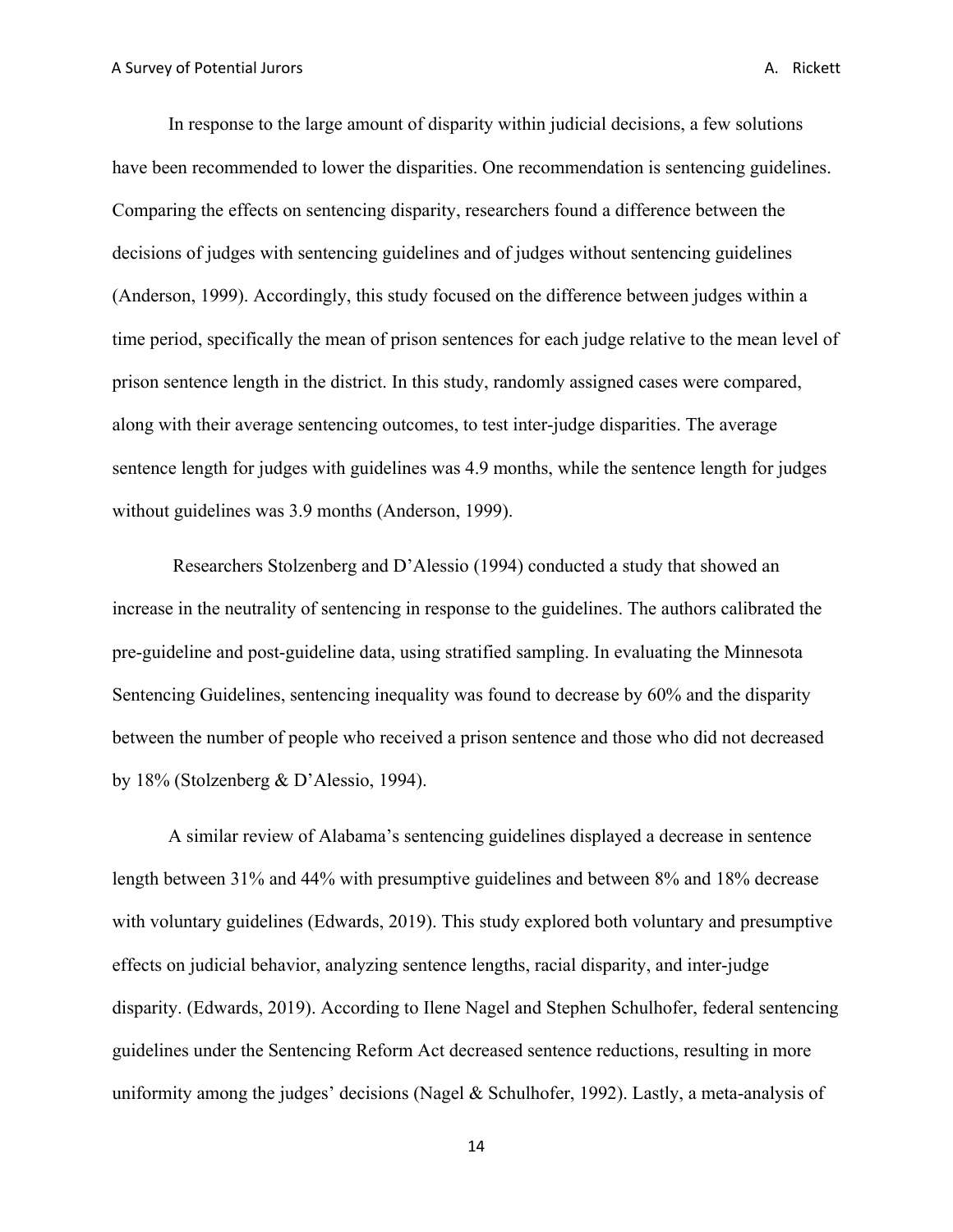sentencing guidelines reported a 1.08% decrease in sentence variations among the judges (Crow & Bales, 2006). In their study, they analyzed sentences before and after the guidelines, corresponding to the year of the sentencing.

Another tactic to reduce disparity addresses the psychological aspect of the disparity issue. For instance, social constructs, such as race, tend to be the basis of many individuals' decisions (Coker, 2003). In order to diminish negative bias, Lueke and Gibson found mindfulness has a positive effect on judgement (Lueke & Gibson, 2014). Their study consisted of the Implicit-Association Test, which they randomly distributed to 124 white college undergraduate students studying psychology at a Midwestern university (Lueke & Gibson, 2014). They were randomly assigned to one of the three conditions using a random number generator. Once assigned, the participants were asked to complete a mindfulness questionnaire and a trust game in order to determine the presence of a mindfulness trait and the presence of bias. The study showed that mindfulness groups showed less implicit bias (Lueke & Gibson, 2014).

Limitations continue to exist despite the significant amount of research on this topic. First and foremost, there is little to no consideration of the role of prosecution in sentencing (Edwards, 2019). This was true for the studies involving judges and those involving jurors (Anderson, 1999; Shepherd, 2006; Maeder, & Yamamoto, 2019; Singh, & Sprott, 2017). The majority of the experiments solely consider the judge's or jurors' role in the disparity of sentencing. Second, the omission of plea or elect sentencing has an impact on sentences (Crow, 2006). However, these factors are generally not considered in addition to personal biases (Levinson et al., 2017; Avant, 2020). Most of the existing studies are not true experiments, instead they have relied on quasiexperimental designs. Studies have provided valuable insights; however, they stay liable to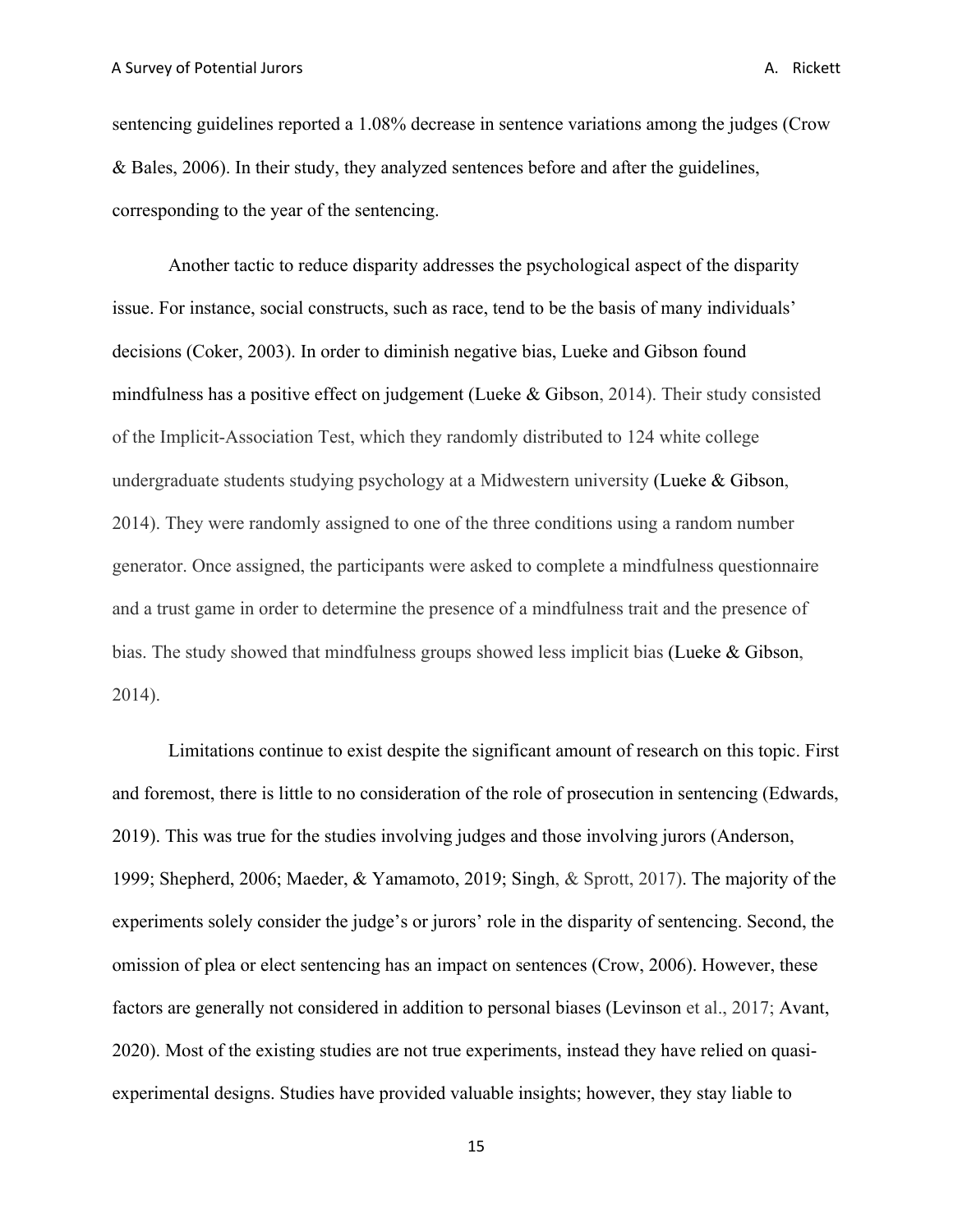unmanageable factors such as the character traits of jurors and judges who decide on the guilt of the defendant and sentence decided upon, along with the character traits of the offenders and processes happening in court.

#### **Present Study**

The current study's focus is on race and social class of the defendant as possible extralegal factors affecting juror decision making. This study investigates if there is a bias associated with race and social class when judging a defendant. While juror decisions can be affected by other influential variables (e.g., personal demographics, character witnesses, expert testimony), the primary focus of the vignettes and survey questions in the current study is on race and social class.

The main research hypothesis is:

*Biases, specifically the ones related to race and socioeconomic status of the defendant, account for sentence disparities in the decision making by potential jurors.*

The following are secondary hypotheses:

*1) The race of the defendant will be the most influential factor in juror decision making, with the defendant's socioeconomic status (SES) as the second most influential impact on juror decision making.*

*2) The perceived guilt of the defendant will increase with the higher perceived dangerousness.*

*3) The scenarios with the black defendant will receive harsher punishments compared to the same scenarios with the white defendant.*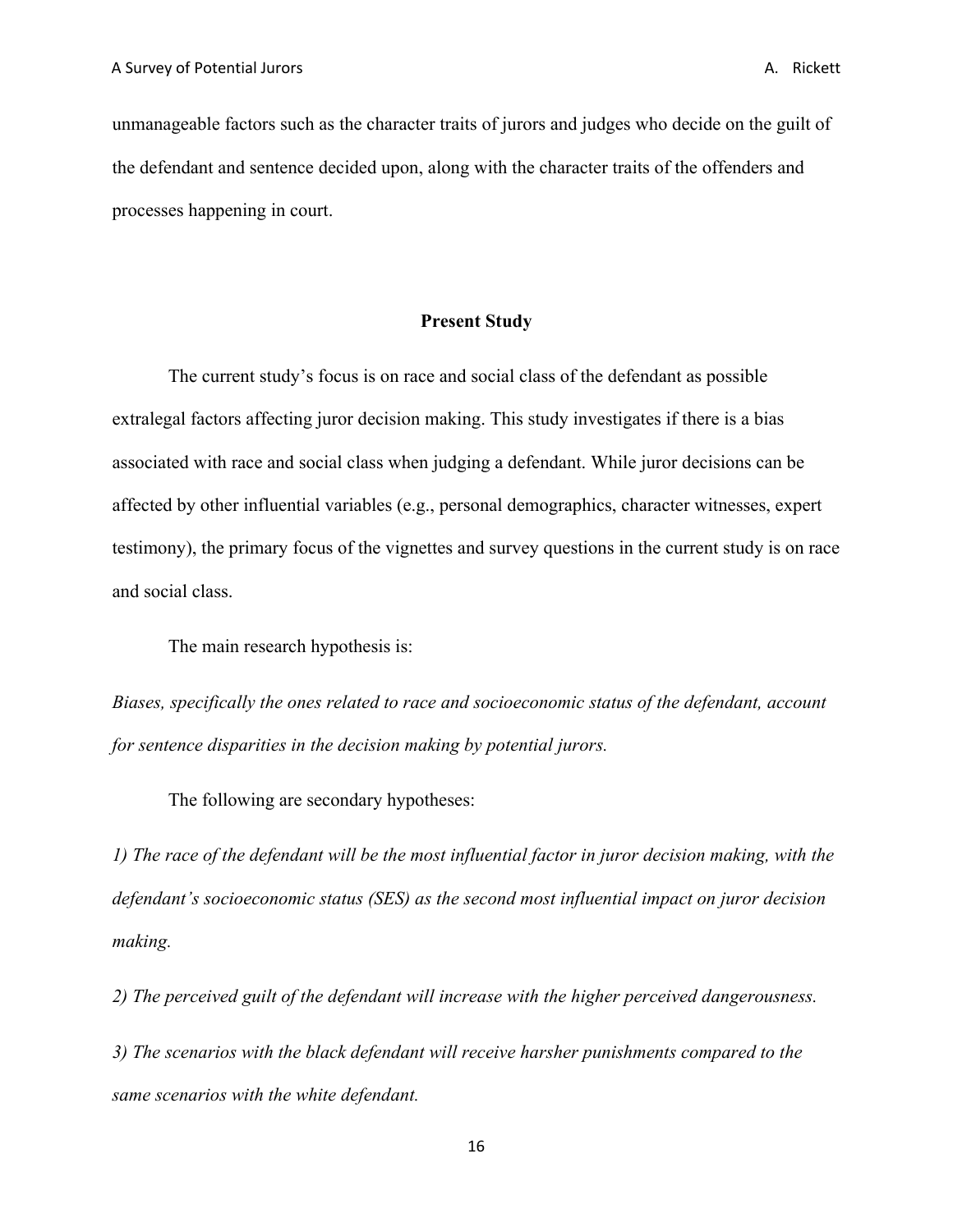*4) The defendants with a low SES will be perceived as more dangerous and receive harsher sentences.*

#### **Methodology**

The methodology this research employs is a true experimental design, including an anonymous survey with vignettes. The survey has been IRB-approved as exempt and administered to students in an online format to examine the factors associated with disparities in sentencing. In a systematic random assignment procedure, full classes of students were assigned to one of four case vignettes (the defendant is either black or white and either low SES or high SES, see details below). Each respondent was then asked four associated questions to determine their perceptions of the defendant's guilt, dangerousness, and proposed sentencing length. Average recommended sentence lengths, as well as proportions of respondents who found the defendant guilty vs innocent and assigned the level of perceived dangerousness are then compared based on the vignette defendant's race and socioeconomic status.

#### **Vignettes**

The vignettes were fictionalized true crime in order to meet the purposes of the study. However, the participants were not told it was a fictionalized crime, so that they would take it more seriously. There were four versions of the vignettes: a voluntary manslaughter, identical for all 4 vignettes, with two versions of race (African American and White) and two versions of SES (high – doctor, and low – construction worker).

Vignette #1 is listed below (the two key variables are shown in bold font):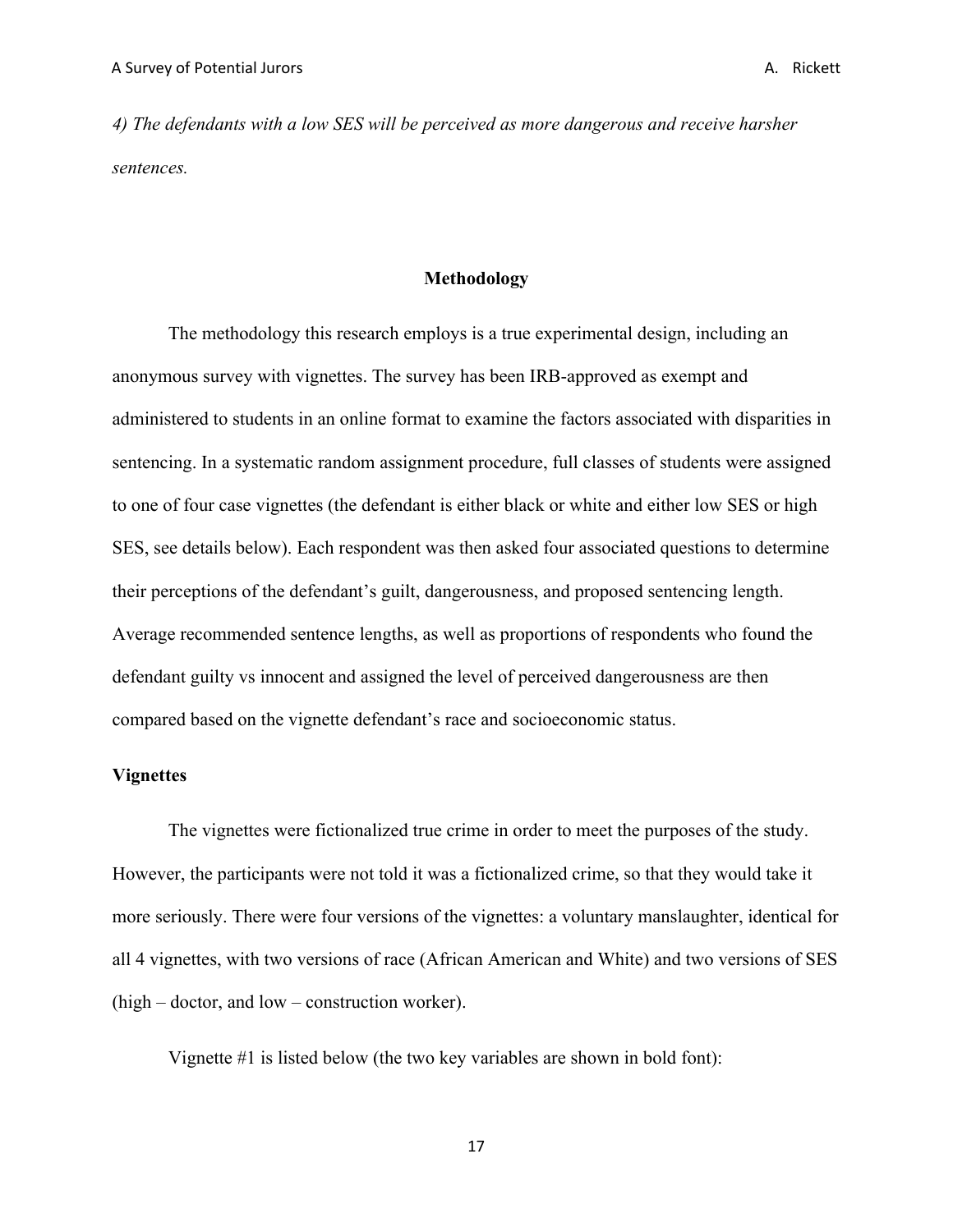*You are a member of the jury in a criminal trial.* 

*Tyree Jackson is a 30-year-old African American male who has been charged with one count of first-degree murder. On October 31, 2015, Tyree Jackson had a confrontation with his wife, Janice Jackson. Their neighbor reported hearing shouting at the Jackson residence and seeing Tyree and Janice Jackson arguing on the front porch while their two sons, Tyree Jr. and Daniel, sat on the step. Both the victim and the defendant, along with their children, walked inside the house.* 

*The neighbor began to hear banging and the yelling continued, so she called the police. The police arrived and the oldest son Tyree Jr. answered the door. Upon entry they heard a loud scream and thud, and then all the sounds subsided. The police asked the child where his father was, and he directed them to the bathroom. There they found Janice motionless and bleeding in the bathtub. The ambulance arrived at the scene and announced her dead upon arrival.* 

*The responding officers then proceeded to restrain the defendant. The officers testify that the defendant resisted arrest and stated, "it was an accident."*

*Tyree Jackson is a well-known doctor. He has no prior convictions and several character witnesses. He is described as a hardworking and loving man. A few*  witnesses also mention that he is a family-oriented person. When he is not *working, it was stated that he is typically relaxing at home, landscaping, at his sons' sports games, or going out on dates with his wife.*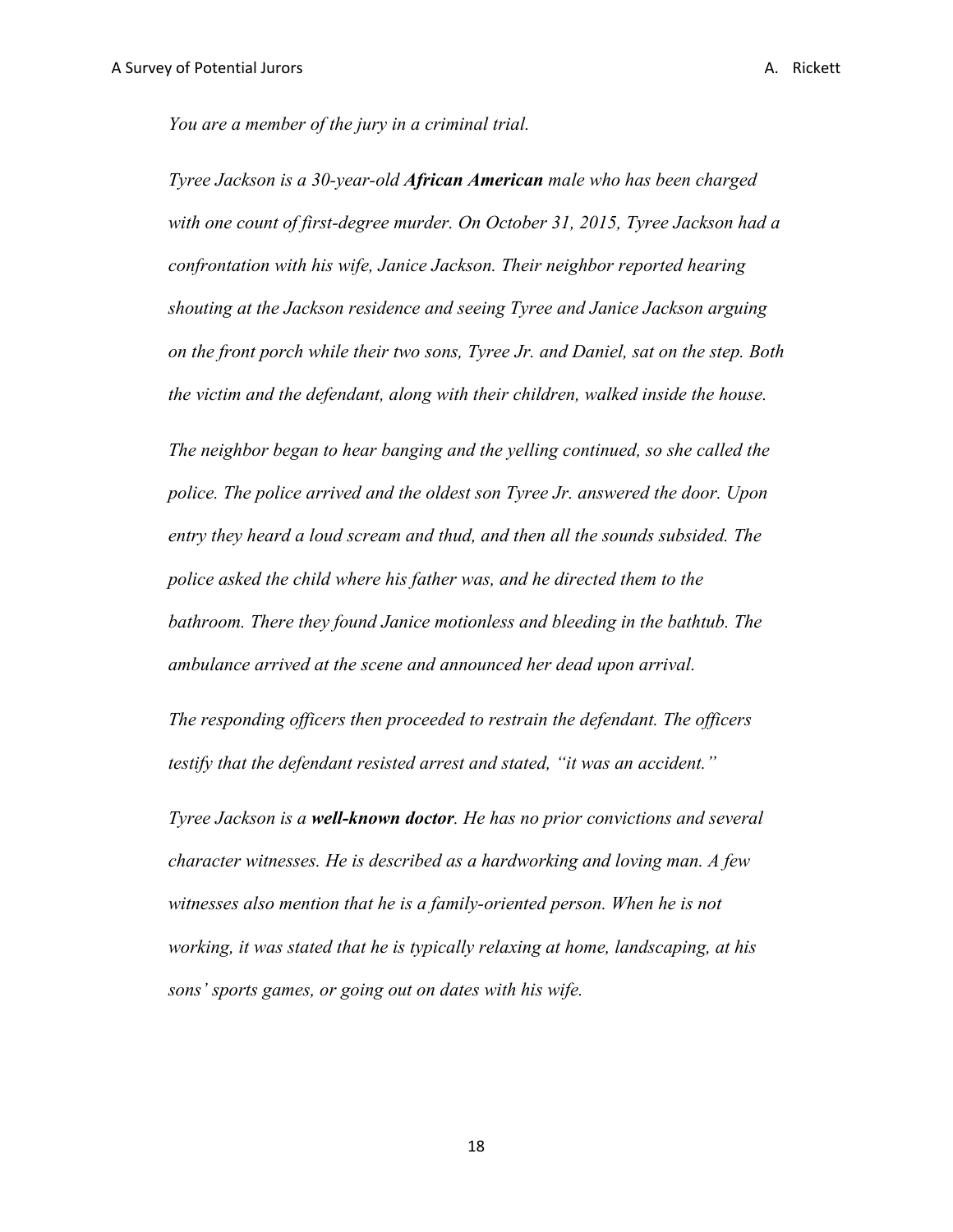#### **Sample**

This sampling method and the study vignettes and questionnaires were approved by the Institutional Review Board (IRB #2017-032), and all ethical guidelines and standards were followed as outlined by the University of New Haven's IRB and mandated by the federal guidelines on human subject research.

A diverse convenience sample was obtained through the distribution of the survey in an anonymous online format among students in a mid-size private non-profit university in the Northeast. Students in each class that was approached received the same vignette, distribution of the 4 vignettes to classes followed the systematic random sampling rules. The resulting sample consisted of 302 students (see Table 1 for number of participants in each vignette category).

|  |  |  | <b>TABLE 1. Survey Participants</b> |
|--|--|--|-------------------------------------|
|--|--|--|-------------------------------------|

| Vignette $#$ | <b>SES</b> | Race         | $#$ of Participants |
|--------------|------------|--------------|---------------------|
|              | High       | <b>Black</b> | $\mathbf{z}$        |
|              | High       | White        | 69                  |
|              | Low        | White        | 4.                  |
|              | Low        | <b>Black</b> | 19                  |

#### **Measures**

After reading the vignettes, participants were asked to answer four questions based on their perception of the defendant (the corresponding dependent variables are in parentheses in bold):

1) Participants were asked to rank their perceived dangerousness of the defendant on a scale of 1 to 10 (**level of dangerousness**).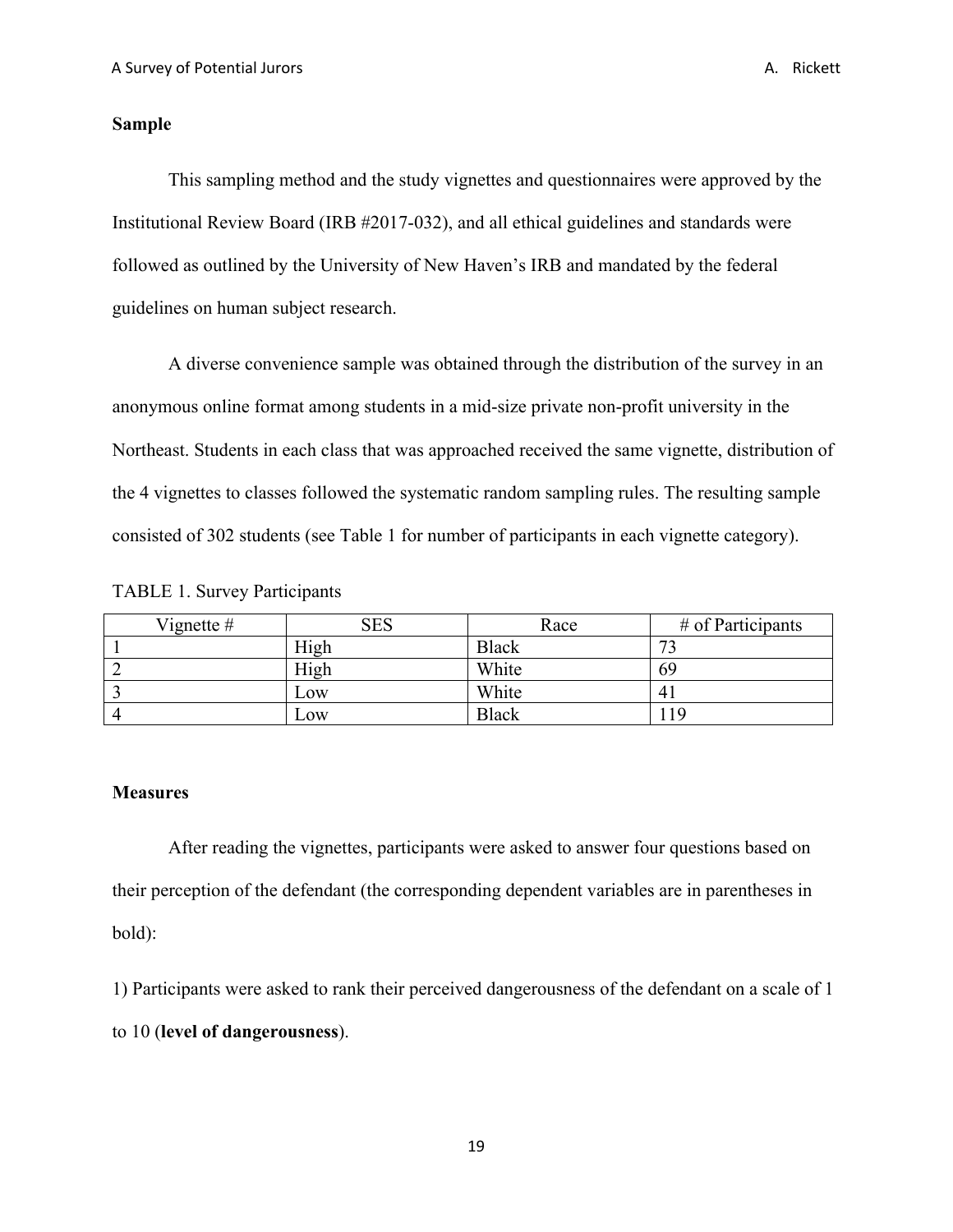2) They were then asked to give their initial impression of the defendant's innocence or guilt (**perceived guilt or innocence**).

3) Following, they were to choose a disposition: probation, treatment program, mental institution, prison sentence, or death penalty. They also had an option to choose "not applicable" if they found the defendant innocent or "none of the above" if they did not think any of the choices fit the crime (**sentence**).

4) Lastly, they indicated their suggested sentence length if applicable. It was broken into seven categories, starting at "6 months or less" and ending with "10+ years or life sentence" (see Appendix for more details). An additional category of "None of the above/ Not applicable" was again available (**recommended sentence length**).

Jurors adjudicating guilt don't generally make decisions relating to the defendant's sentence. This study included the "suggested sentence" within the survey queries with the understanding that this is not a practical duty generally assigned to jurors. Instead, the suggested sentence served as a tool to measure the potential juror's perception of the defendant's guilt. Moreover, this defendant's sentence decided on by the potential jurors was implemented to measure the perceived degree of guilt of the defendant instead of the literal practice of jurors selecting sentencing.

The race and SES of the defendant are the independent variables that were manipulated in the study by being randomly assigned to study participants. The participants' judgements regarding the level of dangerousness, perceived guilt or innocence, appropriate sentence, and recommended sentence length are the dependent variables in the study. The dependent variables are then compared among the 4 conditions of independent variables by calculating averages for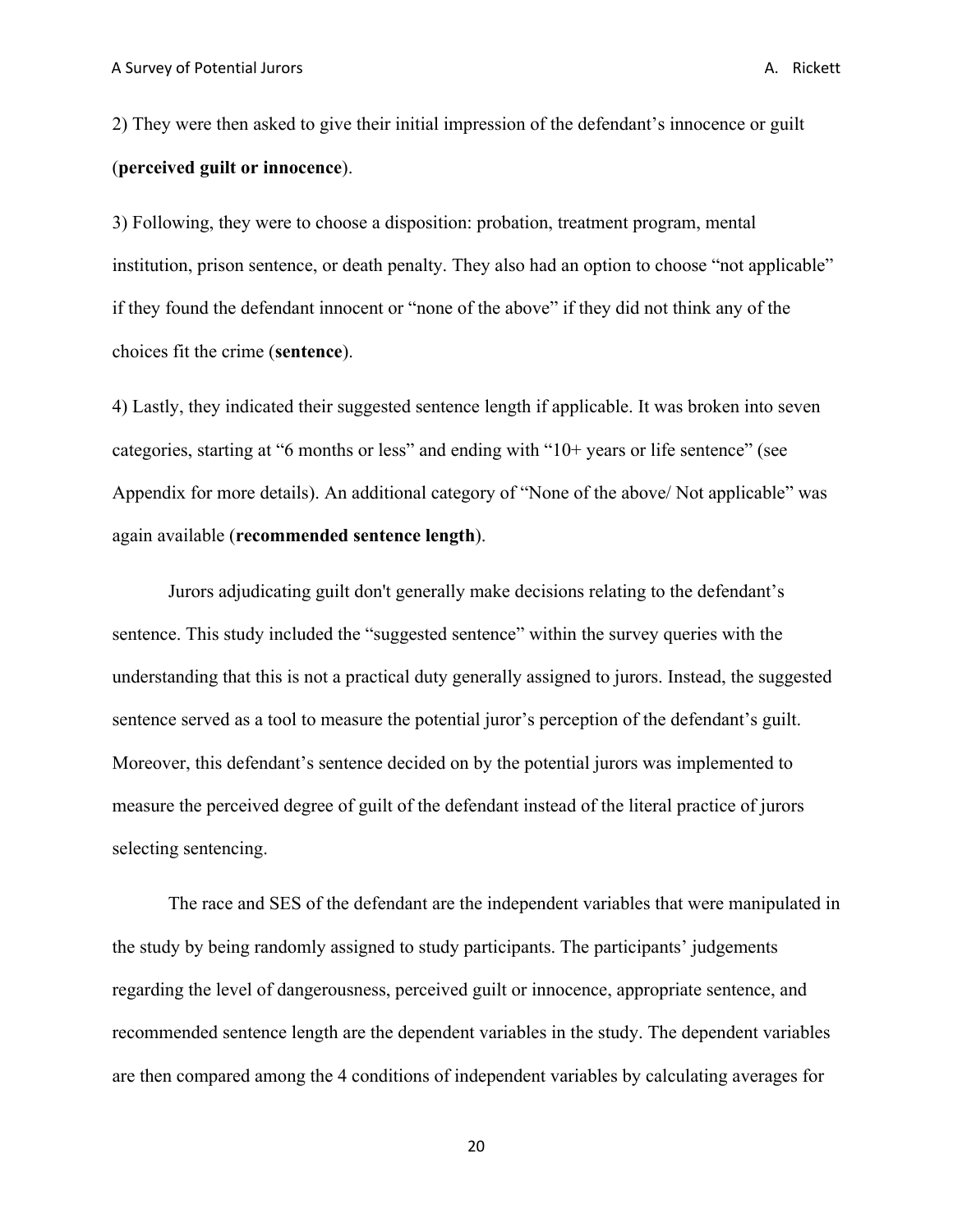the level of dangerousness (mean, since it is measured on a 10-point scale), for recommended sentence and sentence length (mode, since both are measured as ordinal variables) and percentages for the perceived innocence or guilt (nominal level variable).

#### **Results**

The data analysis focused on whether race and social class would affect the respondents (potential jurors) decision making regarding the perceived dangerousness of the defendant in the vignettes and his recommended sentencing (see Table 2). It was hypothesized that the scenarios with the black defendant will receive harsher punishments compared to the same scenarios with the white defendant.

Additionally, the perceived dangerousness was clearly related to the sentence length. As the perceived dangerousness increased, the recommended sentence length increased as well (see Table 2). The defendant in Vignette #3 (white, low SES) had the lowest perceived average dangerousness (5.40) and the average sentence length was between 6 months and 2 years. Contrarily, the defendant in Vignette #4 (black, low SES) had the highest perceived level of dangerousness (6.32), and the average recommended sentence length was between ten years and life in prison (see Table 2).

| TABLE 2. Race and Socioeconomic Status of the Defendant in Relation to Perceived |  |
|----------------------------------------------------------------------------------|--|
| Dangerousness and Suggested Sentence Length                                      |  |

| Vignette | $#$ of       | Race         | <b>SES</b> | Perceived       | Recommended     |
|----------|--------------|--------------|------------|-----------------|-----------------|
|          | Participants |              |            | Dangerousness   | Sentence Length |
|          |              |              |            | Level (mean and | (mode)          |
|          |              |              |            | standard        |                 |
|          |              |              |            | deviation)      |                 |
|          | 73           | <b>Black</b> | High       | 5.84(1.85)      | 2-3 Years       |
|          | 69           | White        | High       | 5.95(1.95)      | 4-5 Years       |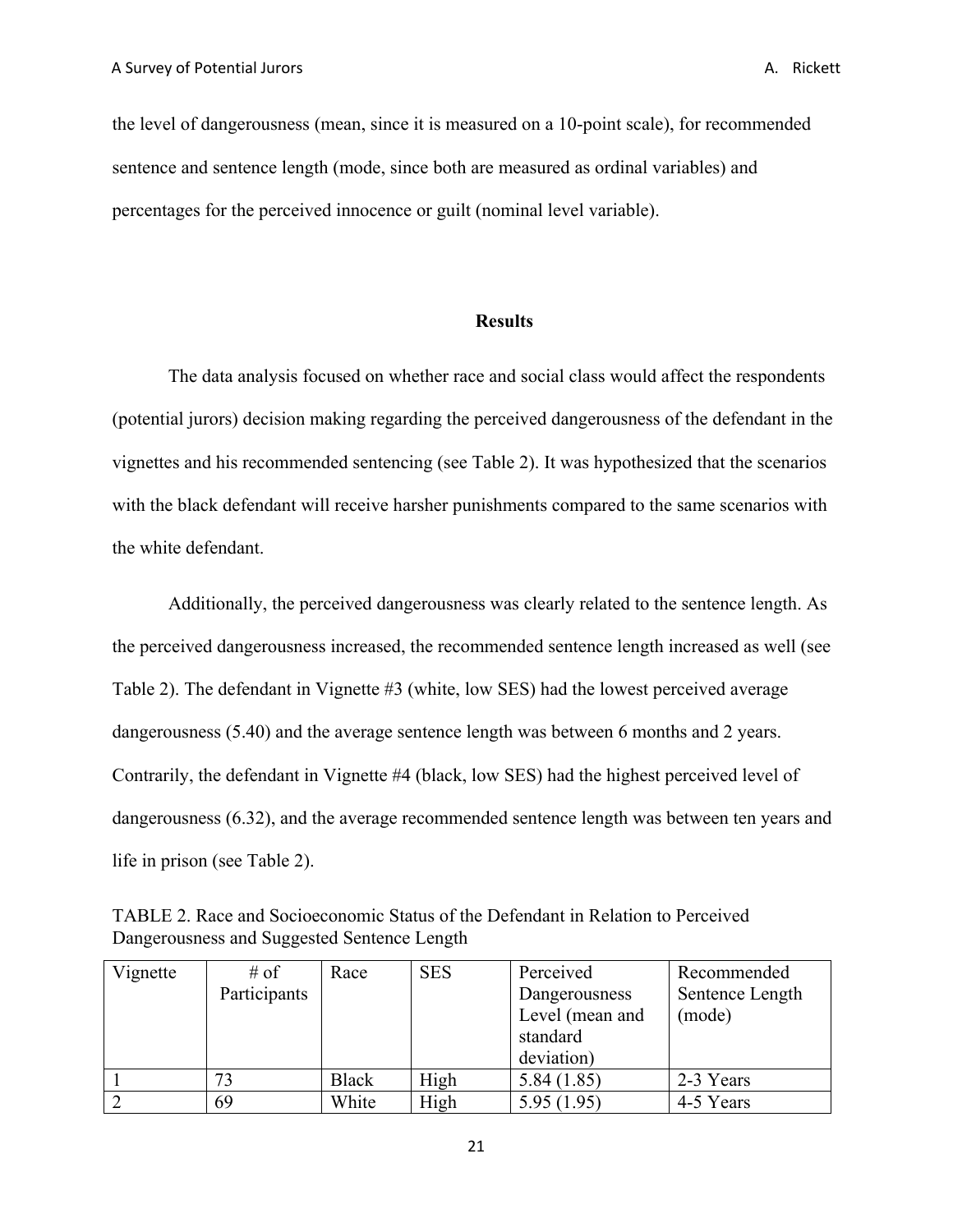|     | White | $L$ OW           | 5.40(1.59) | 6 Months- 2 Years   |
|-----|-------|------------------|------------|---------------------|
| 119 | Black | L <sub>0</sub> W | 6.32(1.73) | $10+$ Years or Life |
|     |       |                  |            | Sentence            |

The most interesting result is the fact that the defendant in the vignette is perceived differently based on his race and SES. Using the t test to assess the difference between the means in the perceived level of dangerousness for the black vs white defendant, we find a statistically significant difference between the perceived dangerousness of different races (see Table 3). The black defendant is perceived as about 7% more dangerous on average than the white defendant:  $(6.08 - 5.68)/5.68 = 0.07$ .

TABLE 3. Race and Perceived Level of Dangerousness: t test of statistical significance of the difference between the means

| Group                                    | White Dangerousness | <b>Black Dangerousness</b> |  |  |
|------------------------------------------|---------------------|----------------------------|--|--|
| Mean                                     | 5.68                | 6.08                       |  |  |
| <b>SD</b>                                | 0.389               | 0.339                      |  |  |
| N                                        | 110                 | 192                        |  |  |
| $t = 9.46$ (df=300), two-tailed p<0.0001 |                     |                            |  |  |

At the same time, when there was no significant difference between the average perceived level dangerousness between the defendant with high versus low SES (see Table 4). TABLE 4. Socioeconomic Status and Perceived Level of Dangerousness: t test of statistical significance of the difference between the means

| Group                                   | <b>High SES Dangerousness</b> | Low SES Dangerousness |  |  |
|-----------------------------------------|-------------------------------|-----------------------|--|--|
|                                         |                               |                       |  |  |
| Mean                                    | 5.89                          | 5.86                  |  |  |
| <b>SD</b>                               | 0.078                         | 0.651                 |  |  |
|                                         | 142                           | 160                   |  |  |
| $t = 0.64$ (df=300), two-tailed p=0.525 |                               |                       |  |  |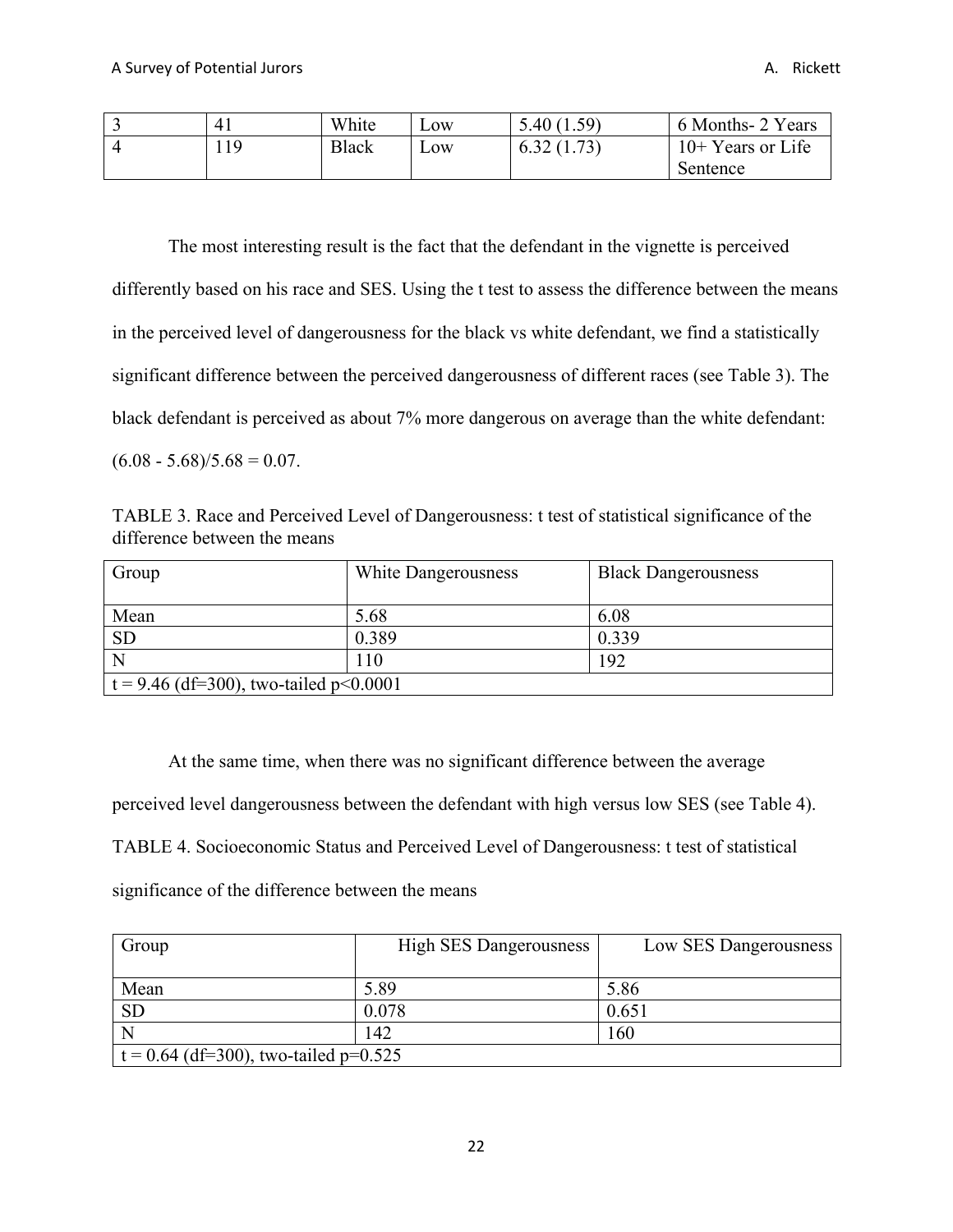Looking at Table 2 again, we see that the highest difference is between the perceived level of dangerousness for white versus black defendant of low SES: the dangerousness of white low SES defendant is rated as 5.4 out of 10 while the black low-SES defendant gets perceived dangerousness of 6.3 out of 10 (17% higher). Their corresponding sentence lengths are in stark contrast as well: "6 Months- 2 Years" versus "10+ Years or Life Sentence".

Thus, the hypothesis that the defendant with a low socioeconomic status will be perceived more dangerous and receive harsher recommended sentences was wrong. Only the black defendant with a low socioeconomic status evoked a significantly higher danger perception. The white defendant with a low socioeconomic status had the lowest perceived dangerousness.

Perceived innocence versus guilt was in similarly stark contrast for the white vs black defendant of low SES (see Figure 1).



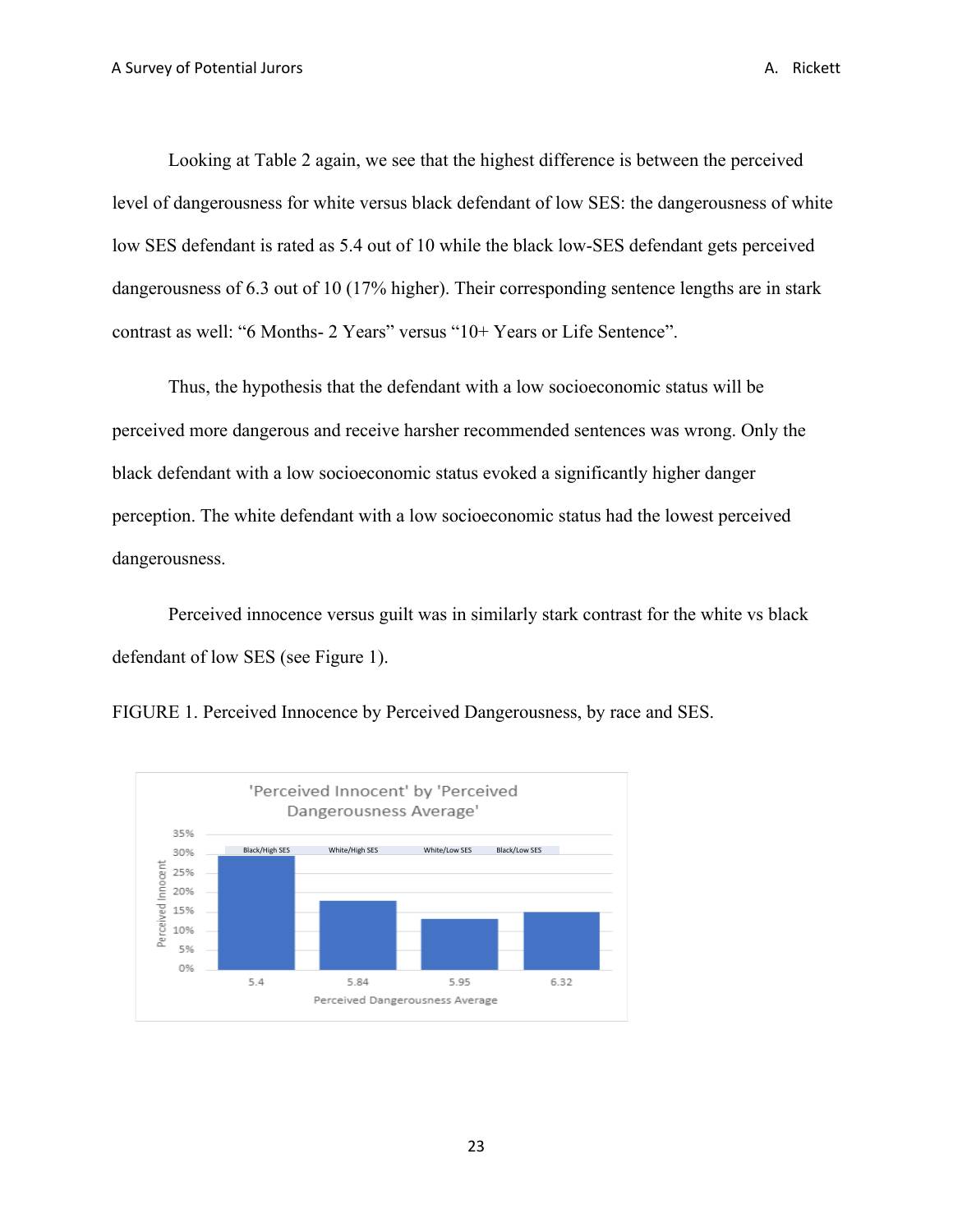It can be seen in Figure 1 that the perceived level of dangerousness is related to the verdict of guilt or innocence: almost 30% of respondents perceived the white low-SES defendant as innocent while only 15% perceived the back low-SES defendant as innocent. At the same time, the correspondence is not perfect: the white high-SES defendant was perceived as innocent by the lowest percentage of respondents (13%), yet his perceived level of dangerousness was second highest (5.95 out of 10).

Another expected correlation has been found between the perceived level of dangerousness and recommended sentence length, as seen in Figure 2 below. The defendants with the highest perceived dangerousness, received sentences of four or more years on average. Contrarily, the defendants with the lowest perceived dangerousness received sentences of two years or less.



FIGURE 2. Perceived Dangerousness by Recommended Sentence Length

The perceived guilt also corresponded with the rankings of dangerousness. The more dangerous the defendant was perceived to be, the lower the percentage of people who perceived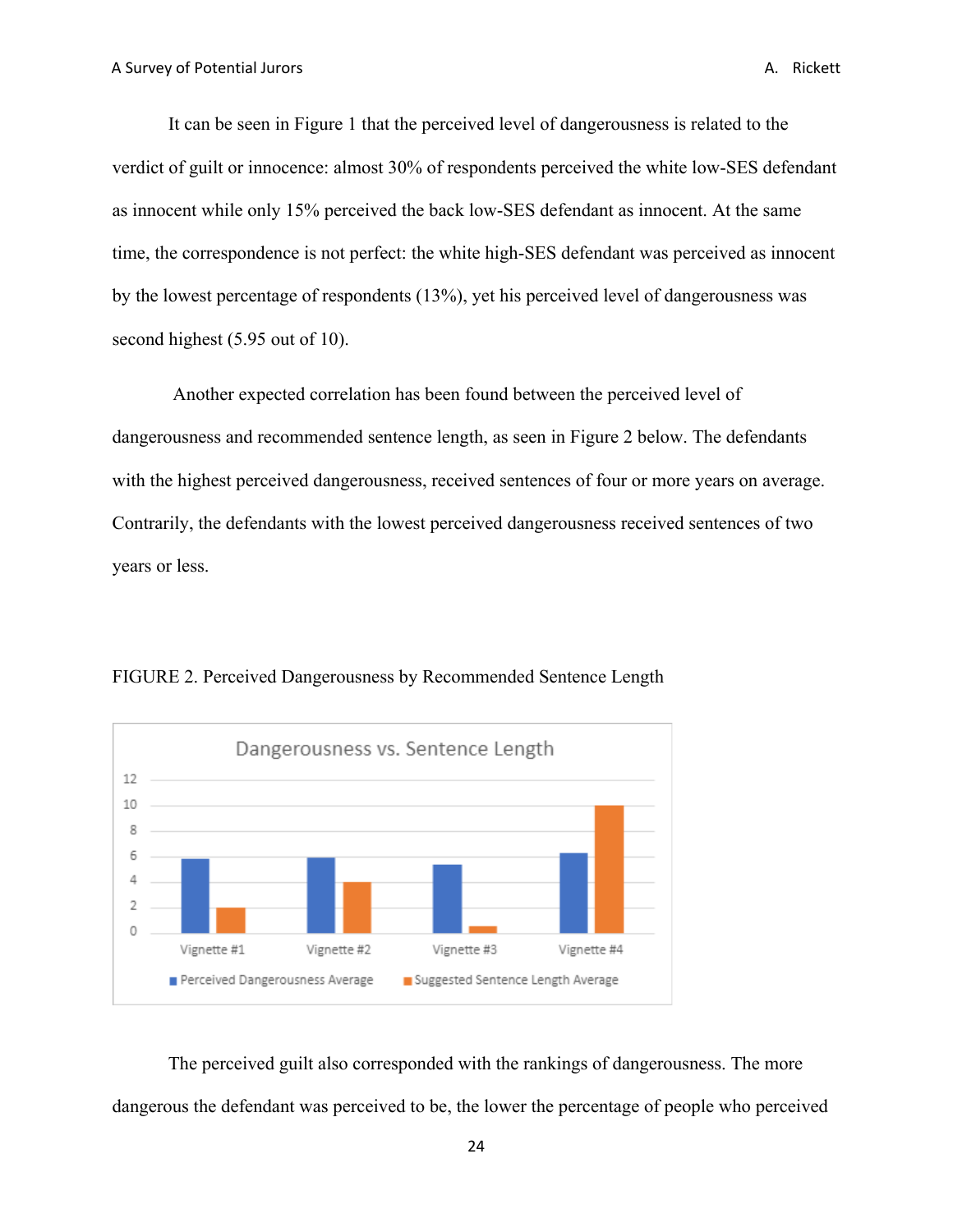the defendant to be innocent; the less dangerous the defendant was perceived to be, the lower number of potential jurors who perceived the defendant to be guilty (see Table 5).

| Vignette #          | Perceived           | Perceived Innocent | Perceived Guilty |
|---------------------|---------------------|--------------------|------------------|
|                     | Dangerousness Level | (percent of        | (percent of      |
|                     | (mean)              | respondents)       | respondents)     |
| 3 (white, low SES)  | 5.40                | 29.4%              | 70.6%            |
| 1 (black, high SES) | 5.84                | 17.8%              | 82.2%            |
| 2 (white, high SES) | 5.95                | 13.2%              | 86.8%            |
| 4 (black, low SES)  | 6.32                | 15.0%              | 85.0%            |

TABLE 5. Perceptions of the Defendant Based on Race and Socioeconomic Status

FIGURE 3. Association of Race, Socioeconomic Status, and Perceived Level of Dangerousness



The three factors of race, socioeconomic status, and perceived dangerousness are associated with each other in an interesting way. For white defendants, SES does not make much difference in how people perceive their dangerousness (see Figure 3). Contrarily, low SES black defendants are perceived as much more dangerous than whites, while high SES black defendants are perceived as much less dangerous than whites (see Figure 3). Therefore, the race of the defendant made a huge difference in how SES affected the perceived dangerousness.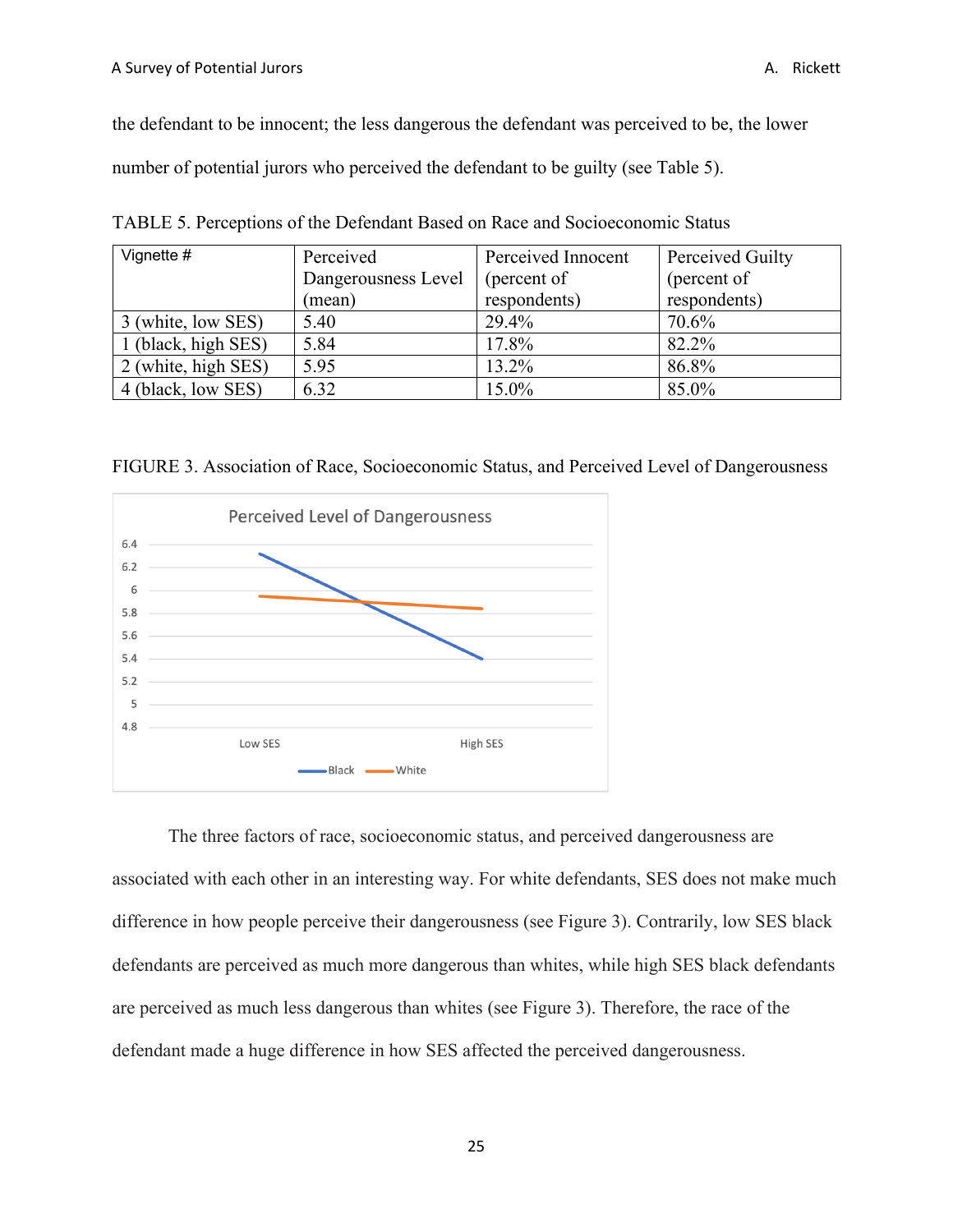#### **Discussion**

Our study revealed that race and socioeconomic status do in fact have an effect on a defendant's perceived dangerousness and guilt or innocense, along with the recommended sentence potential jurors suggest for the defendant. This agrees with the results of similar research on influential factors in decision making (Hofer, 1999). Moreover, the statistical analyses of the impact of various factors on potential jurors' decisions about the sentencing and dangerousness of the defendant in the vignette essentially confirm that the jurors are rather consistent in their decisions, at least in situations where they make decisions based on trial vignettes. This consistency coincided with the previous findings of earlier research (Anderson  $\&$ Kling & Stith, 1999; Atkins &Alpert & Ziller, 1980; Freiburger, 2009; Levinson & Bennett & Hioki, 2017; Maeder & Yamamoto, 2019; Nugent,1994; Rodriguez & Agtarap & Boals & Kearns & Bedford 2019).

On average, potential jurors seemed to be influenced by the race and social class of the defendant. This finding is definitely concerning as these characteristics are not synonymous with higher recidivism rates (Freiburger, 2009). Freiburger found the race of the defendant to be related to the perceived dangerousness, along with the sentence length recommended. Our study revealed similar results, but in our case, the perceptions of potential jurors are also clearly affected by the defendant's SES. Race and socioeconomic status are considered to be extralegal variables that should not determine jurors' decisions.

Race appears to be an influential factor, but how it influences decisions depends on the socioeconomic status in surprising ways. If the defendant has a high socioeconomic status, then the black race conferred a more lenient sentence. Similar results were found by Maeder and Yamamoto (2019), as non-white defendants received more lenient sentences in some situations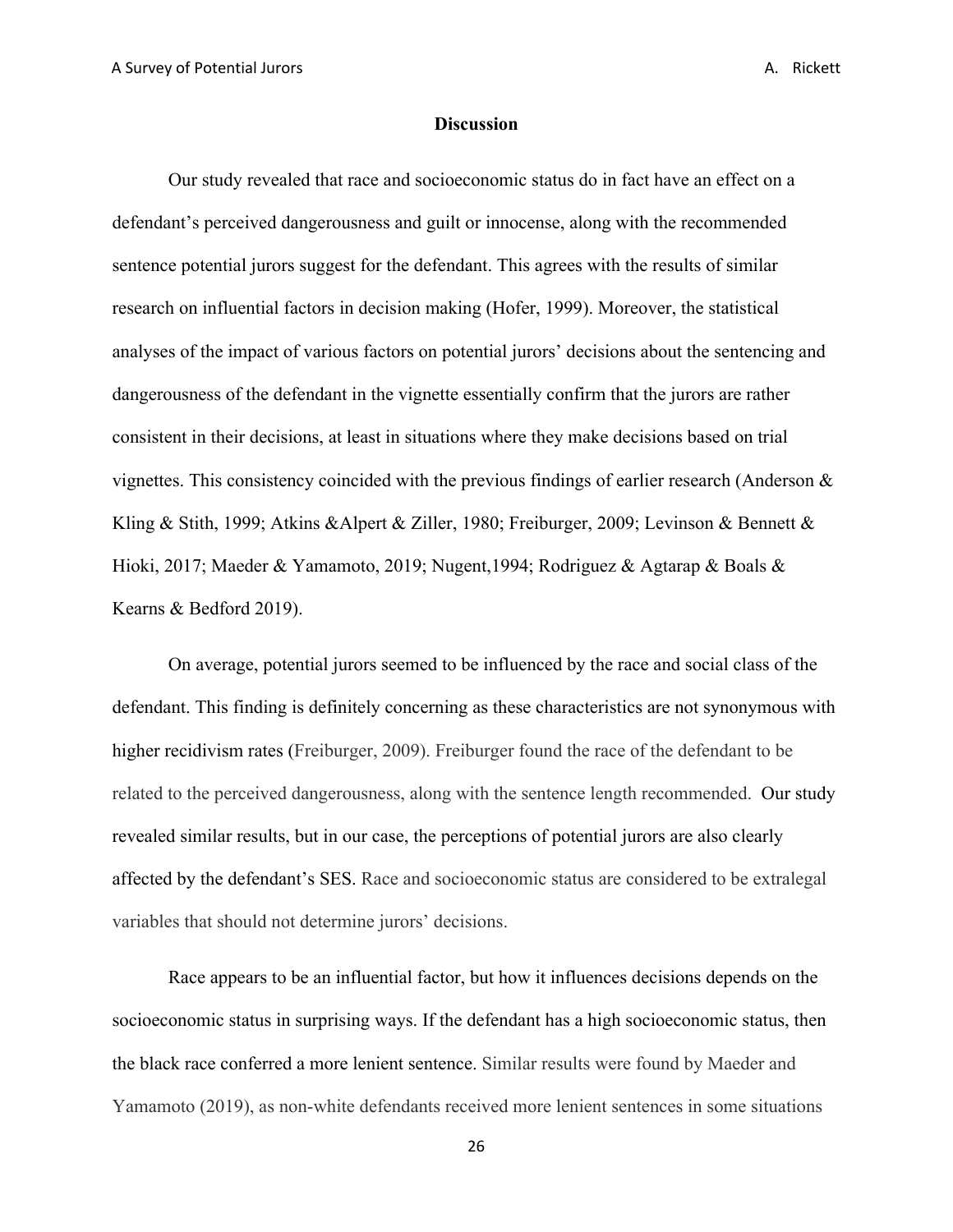and harsher sentences in others. Contrarily, if the socioeconomic status was low, then the black defendant receives a significantly longer recommended sentence. Moreover, the black defendant with a low income is seen as more dangerous, resulting in a higher perception of guilt and a harsher sentence. Another previous study produced somewhat similar results, where a high SES was associated with lower ratings of guilt (Rodriguez et al., 2019).

#### **Limitations**

Limitations exist within this study regarding the unrealistic nature of the presentation of evidence. The trial vignettes presented case details, character statements, and conviction history in a very brief format; however, they did not include any aspects of the judge's presence or interaction within the courtroom. The adversarial trial process within the courtroom is difficult to depict in a vignette, and other factors that add to the courtroom experience may create a more cohesive decision-making process than what was accomplished in this study.

Furthermore, the sentencing guidelines were unknown, which could have been provided otherwise by the judge, guiding the jurors' decisions. This limitation was purposefully included in order to get their initial perceptions of guilt. It was hoped that providing the potential jurors with an option of a guilty verdict would allow them to exercise their biases in the following questions.

The lack of deliberation between the potential jurors poses a significant limitation to the present study as well. While collaborative consideration and discussion before a final decision is a vital part of the jury process, this study aimed to analyze the individual's decision-making and perceptions rather than the effects of group influence. Accordingly, it should be recognized that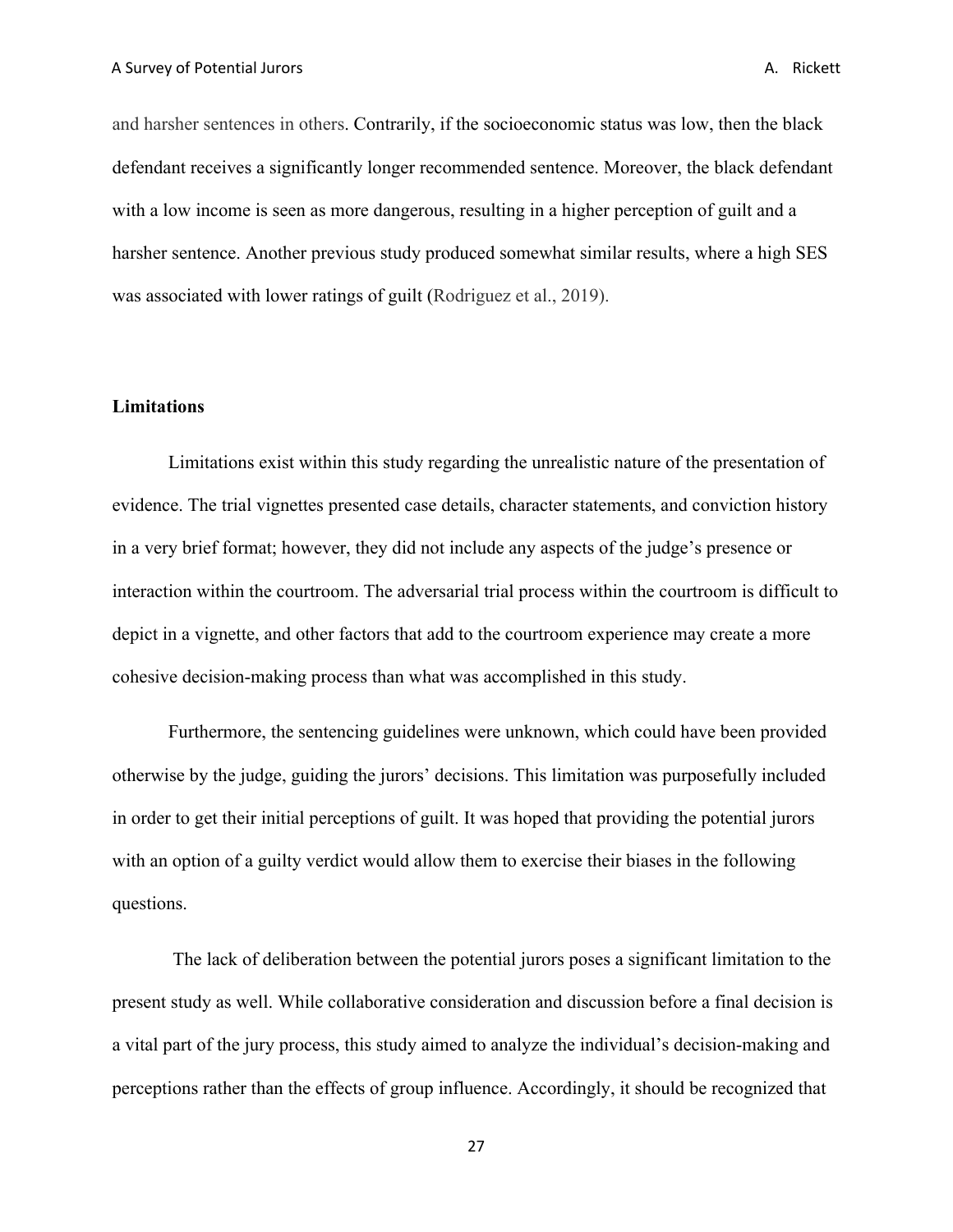actual jury group discussion can sway individual jurors away from their original choices. The lack of consideration and the brevity of the vignette also may have resulted in the respondents' lack of sincerity in their responses to the questions. At the same time, this problem is made less likely by the anonymous nature of the survey.

The utilization of students as the sample group can also be considered a limitation. This could also be seen as a strength as students are a versatile sample group and come from a variety of backgrounds. However, jurors are not solely students and having a sample group that represented a wider diversity in age, educational background, and life experiences could have changed the results.

At the same time, the study was able to accomplish the random assignment of the independent variable categories of race and SES, and this true experimental design has enhanced the importance of and confidence in the study results.

#### **Implications**

The biases of race and social status will likely always exist in the criminal justice system, as everyone has biases. However, all personnel in the judicial system, including jurors, should be made aware of and educated on biases. A better system of selecting jurors who have undergone bias education will help recognize and diminish the influence that bias has on the deliberation process.

As for future research, continued studies on the effects of extralegal characteristics should remain a focus to determine flaws in the judicial and jurors' decision-making processes. Because mock jurors do pose some generalizability restrictions, efforts to utilize actual jury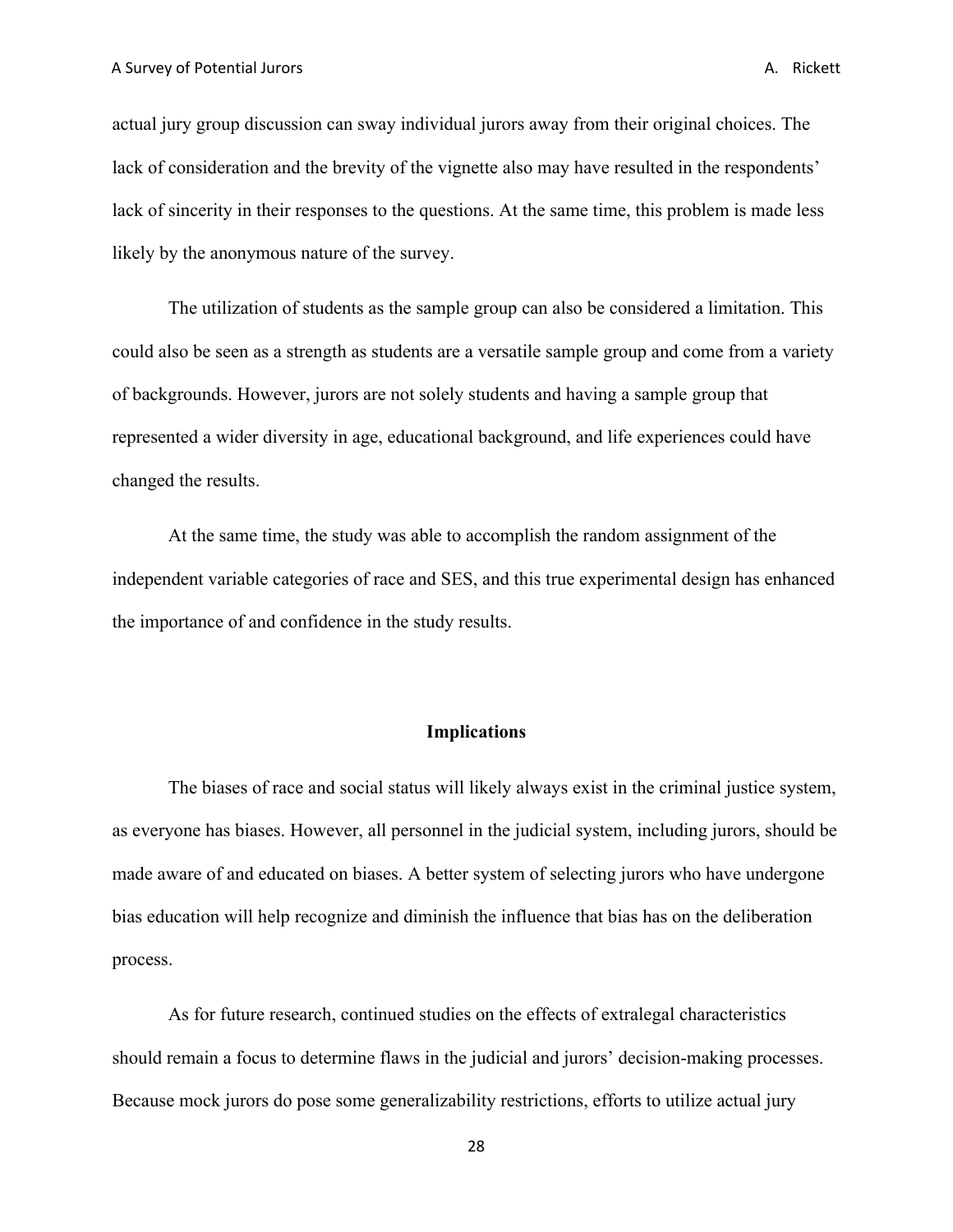pools may benefit future studies. Ideally, participation in a full mock trial and subsequent deliberation would produce the most realistic results when studying jurors. The influence of exposure to the adversarial system in court and the shifts of decision-making when deliberating in a group are difficult to replicate in vignette research but would likely prove vital when studying real-life decision-making processes.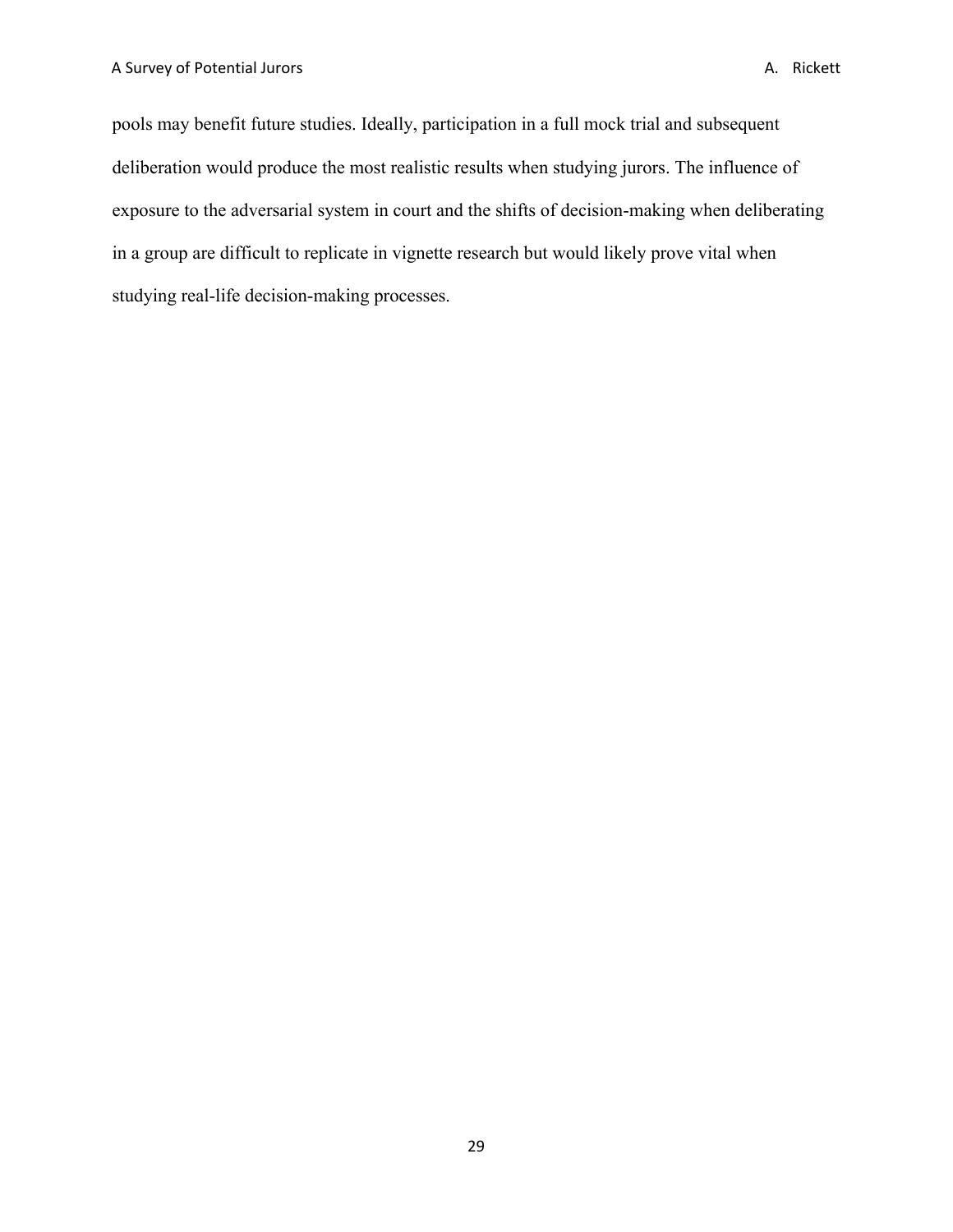#### **References**

- Anderson, J., Kling, J., & Stith, K. (1999). Measuring Interjudge Sentencing Disparity: Before and After the Federal Sentencing Guidelines. *The Journal of Law & Economics, 42*(S1), 271-308. doi:10.1086/467426
- Atkins, B., Alpert, L., & Ziller, R. (1980). Personality theory and judging a proposed theory of selfesteem and judicial policy-making. *Law & Policy Quarterly, 2*(2), 189-220.
- Austin, W., & Williams, T. (1977). A survey of judges' responses to simulated legal cases: Research note on sentencing disparity. *Journal of Criminal Law and Criminology, 68*(2), 306-310.
- Avant, A. (2020). Perceptions of Judicial Bias in the Mississippi Judiciary. *Honors Theses,* 1325. Retrieved from https://egrove.olemiss.edu/hon\_thesis/1325.
- Capurso, T. J. (1998). How Judges Judge: Theories on Judicial Decision Making. *University of Baltimore Law Forum, 29*(1), 2nd ser. Retrieved from https://scholarworks.law.ubalt.edu/lf/vol29/iss1/2.
- Coker, D. (2003). Foreword: Addressing the real world of racial injustice in the criminal justice system. *Journal of Criminal Law and Criminology, 93*(4), 827-880.
- Crow, M. S., & Bales, W. (2006). Sentencing Guidelines and Focal Concerns: The Effect of Sentencing Policy as a Practical Constraint on Sentencing Decisions. *American Journal of Criminal Justice, 30*(2), 285–304. https://doiorg.unhproxy01.newhaven.edu/10.1007/BF02885896.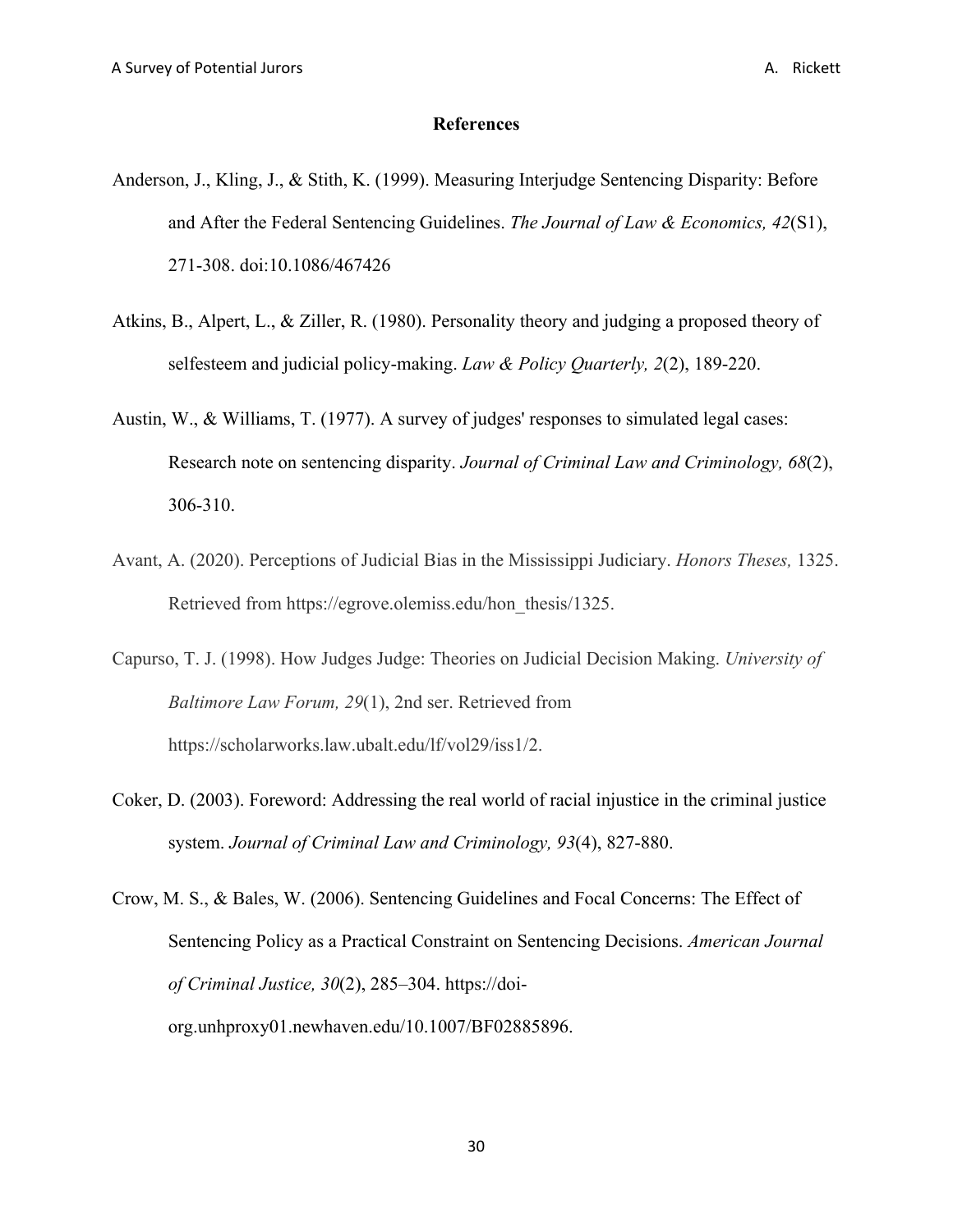- Edwards, G., Rushin, S., & Colquitt, J. (2019). The effects of voluntary and presumptive sentencing guidelines. *Texas Law Review, 98*(1), 1-66.
- Englich, B., & Mussweiler, T. (2001). Sentencing Under Uncertainty: Anchoring Effects in the Courtroom1. *Journal of Applied Social Psychology, 31*(7), 1535–1551. doi: 10.1111/j.1559-1816.2001.tb02687.x.
- Englich, B., Mussweiler, T., & Strack, F. (2006). Playing Dice With Criminal Sentences: The Influence of Irrelevant Anchors on Experts' Judicial Decision Making. *Personality and Social Psychology Bulletin, 32*(2), 188–200. doi: 10.1177/0146167205282152.
- Freiburger, T. L. (2009). The effects of gender, family status, and race on sentencing decisions. *Behavioral Sciences & the Law, 28(3),* 378-395. doi:10.1002/bsl.901
- Hofer, P., Blackwell, K., & Ruback, R. (1999). The Effect of the Federal Sentencing Guidelines on Inter-Judge Sentencing Disparity. *The Journal of Criminal Law and Criminology, 90*(1), 239-322. doi:10.2307/1144166.
- Johnson, J. (2011). Mass incarceration: contemporary mechanism of racialization in the United States. *Gonzaga Law Review, 47*(2), 301-318.
- Kääriäinen, J. (2018). Knowledge, punitive attitudes and punitive gap: Finnish findings. *European Journal on Criminal Policy and Research, 25*(4), 409-425. doi:10.1007/s10610-018-9384-3.
- Levinson, J. D., Bennett, M. W., & Hioki, K. (2017). Judging implicit bias: national empirical study of judicial stereotypes. *Florida Law Review, 69*(1), 63-114.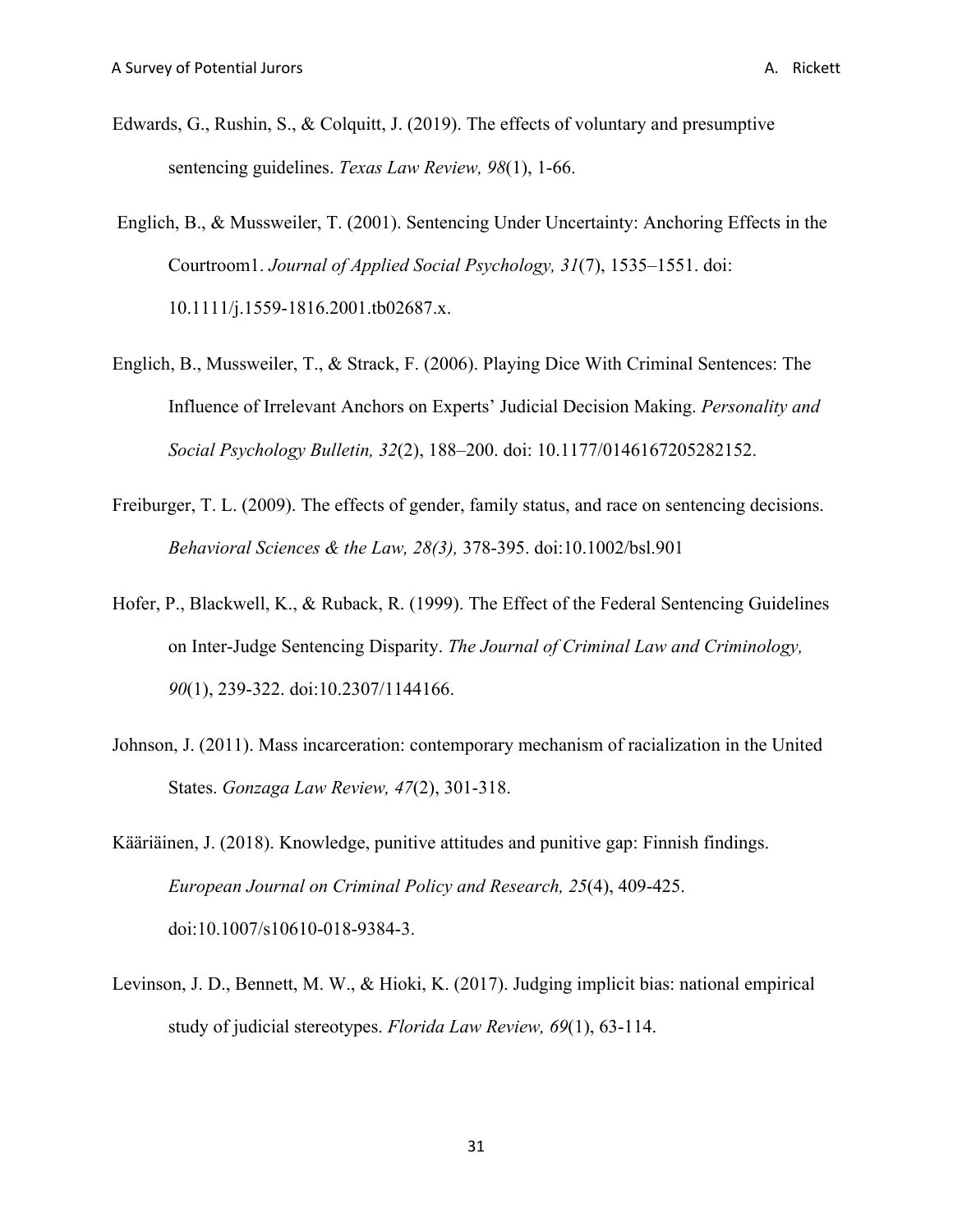- Lueke, A., & Gibson, B. (2015). Mindfulness Meditation Reduces Implicit Age and Race Bias: The Role of Reduced Automaticity of Responding. *Social Psychological and Personality Science, 6*(3), 284–291. https://doi.org/10.1177/1948550614559651.
- Maeder, E., & Yamamoto, S. (2019). Social Identity in the Canadian Courtroom: Effects of Juror and Defendant Race. *Canadian Journal of Criminology and Criminal Justice, 61*(4), 24- 44. doi:10.3138/cjccj.2018-0057.
- Nagel, I. H., & Schulhofer, S. J. (1992). Tale of three cities: An empirical study of charging and bargaining practices under the federal sentencing guidelines. *Southern California Law Review, 66*(1), 501-566.
- Nugent, D. C. (1994). Judicial bias. Cleveland State Law Review, 42(1), 1-60.
- Rachlinski, J. J.; Johnson, S.; Wistrich, A. J.; Guthrie, C. (2009). Does unconscious racial bias affect trial judges. *Notre Dame Law Review, 84*(3),1195-1246.
- Rodriguez, L., Agtarap, S., Boals, A., Kearns, N. T., & Bedford, L. (2019). Making a biased jury decision: Using the Steven Avery murder case to investigate potential influences in jury decision-making. *Psychology of Popular Media Culture, 8*(4), 429–436. doi: 10.1037/ppm0000192.
- Shepherd, J. (2006). Blakely's silver lining; sentencing guidelines, judicial discretion, and crime. *Hastings Law Journal, 58*(3), 533-590.
- Singh, A., & Sprott, J. B. (2017). Race Matters: Public Views on Sentencing. *Canadian Journal of Criminology and Criminal Justice, 59*(3), 285-312. doi:10.3138/cjccj.2016.e26.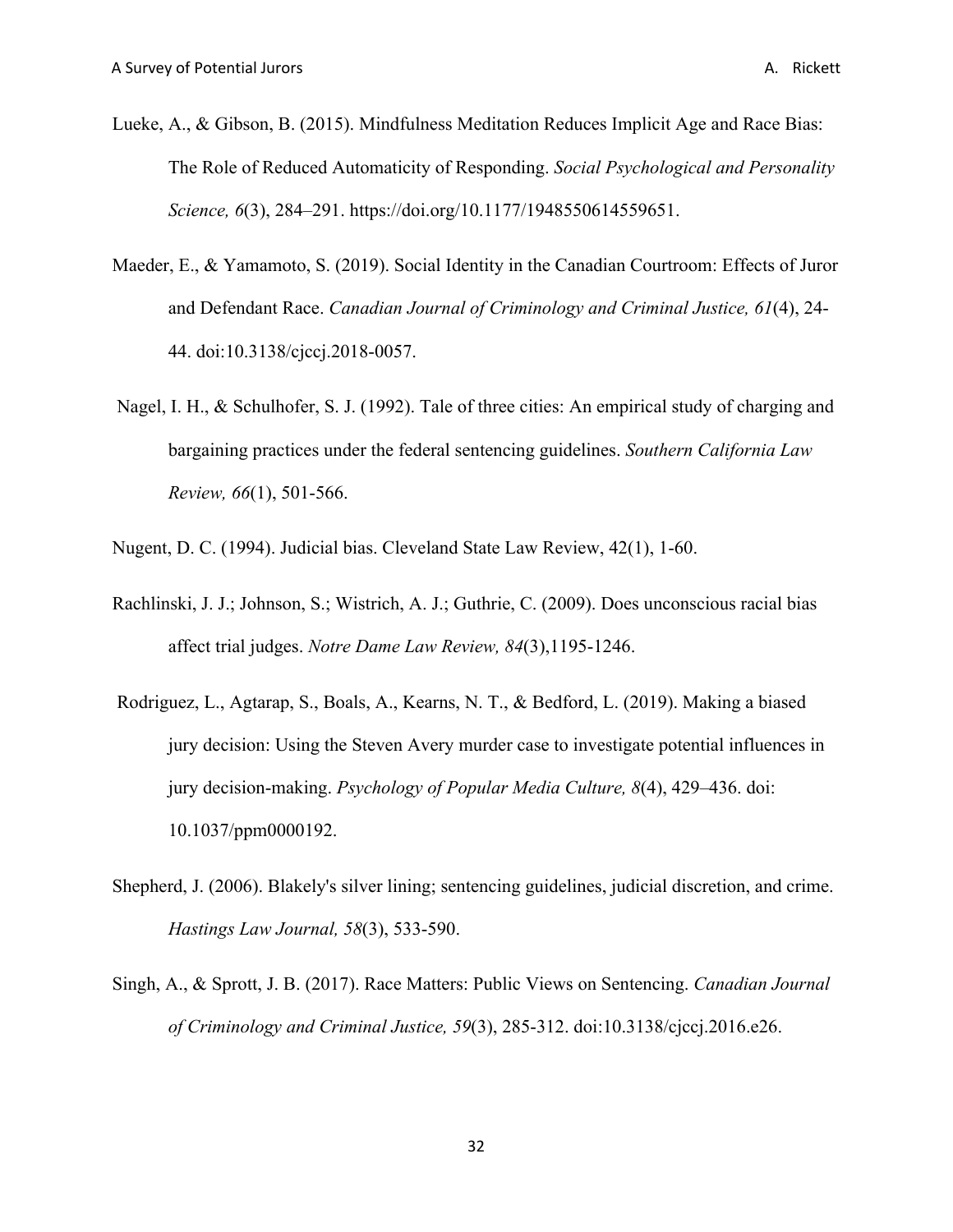Stevenson, B. A., & Friedman, R. E. (1994). Deliberate indifference: Judicial tolerance of racial bias in criminal justice. *Washington and Lee Law Review, 51*(2), 509-528.

Stolzenberg, L., & D'Alessio, S., J. (1994). Sentencing and unwarranted disparity: An empirical assessment of the long-term impact of sentencing guidelines in Minnesota. *Criminology, 32*(2), 301. doi:http://dx.doi.org.unh-proxy01.newhaven.edu:2048/10.1111/j.1745- 9125.1994.tb01156.x.

## **Appendix**

#### **Survey questions**

Please answer the following questions about the story: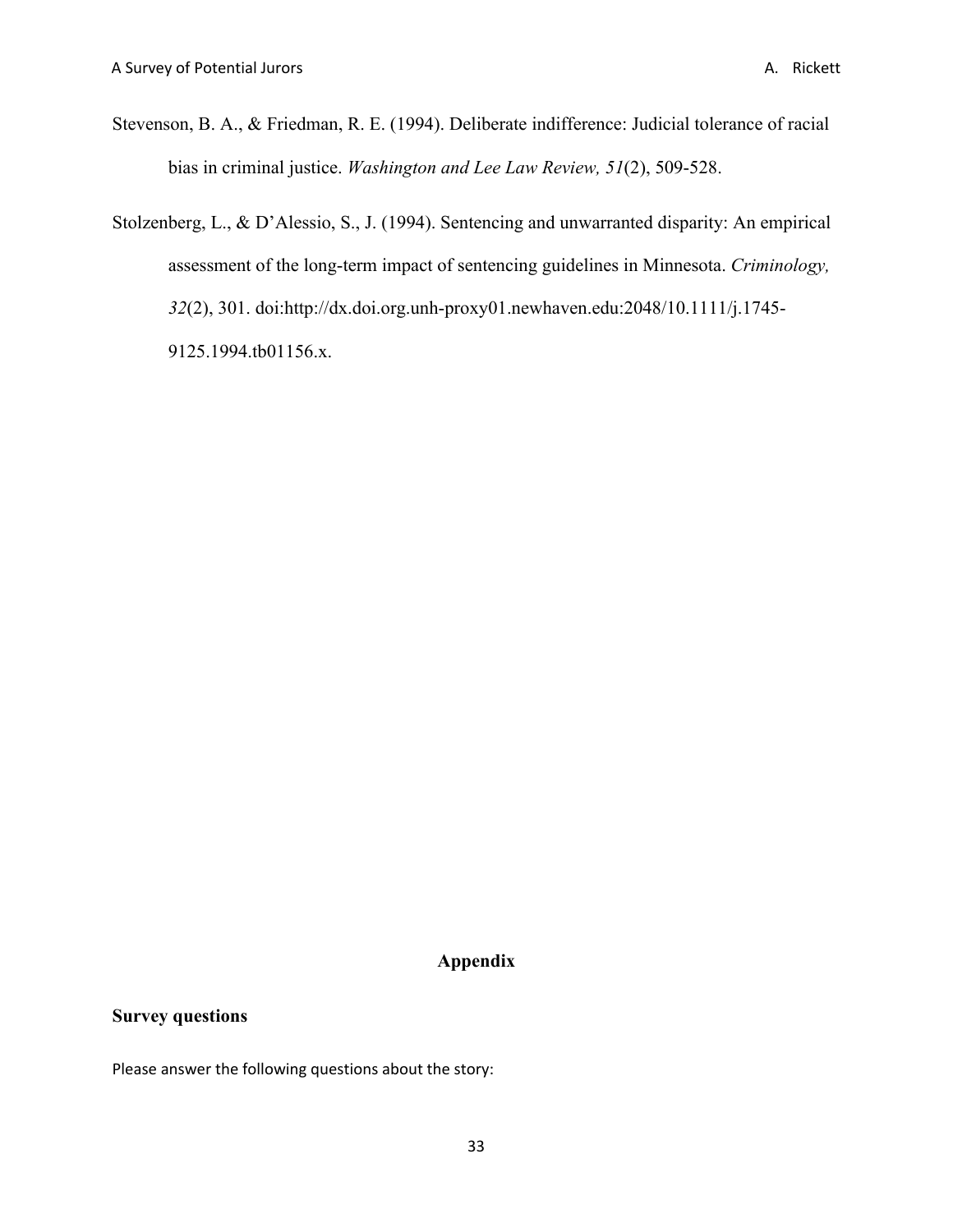**1. On a scale of 1-10 (1=not dangerous; 10=extremely dangerous) how dangerous do you believe this defendant is? (circle one number)**

1 2 3 4 5 6 7 8 9 10

- **2. If you were asked your initial impression of the defendant's innocence or guilt, which one would you tend to choose?**
- a) Innocent
- b) Guilty
	- **3. If you were asked which disposition of the case seems most appropriate, what would you choose?**
- a) Probation
- b) Treatment program
- c) Mental institution
- d) Prison sentence
- e) Death penalty
	- f. None of the above/ Not applicable

**4. If you were asked which sentence is the most appropriate, which would you choose?**

- a) 6 months or less
- b) 6 months 2 years
- c) 2-3 years
- d) 4-5 years
- e) 6-7 years
- f) 8-10 years
- g) 10+ years or life sentence
	- h. None of the above/ Not applicable

#### **Links to the online survey**